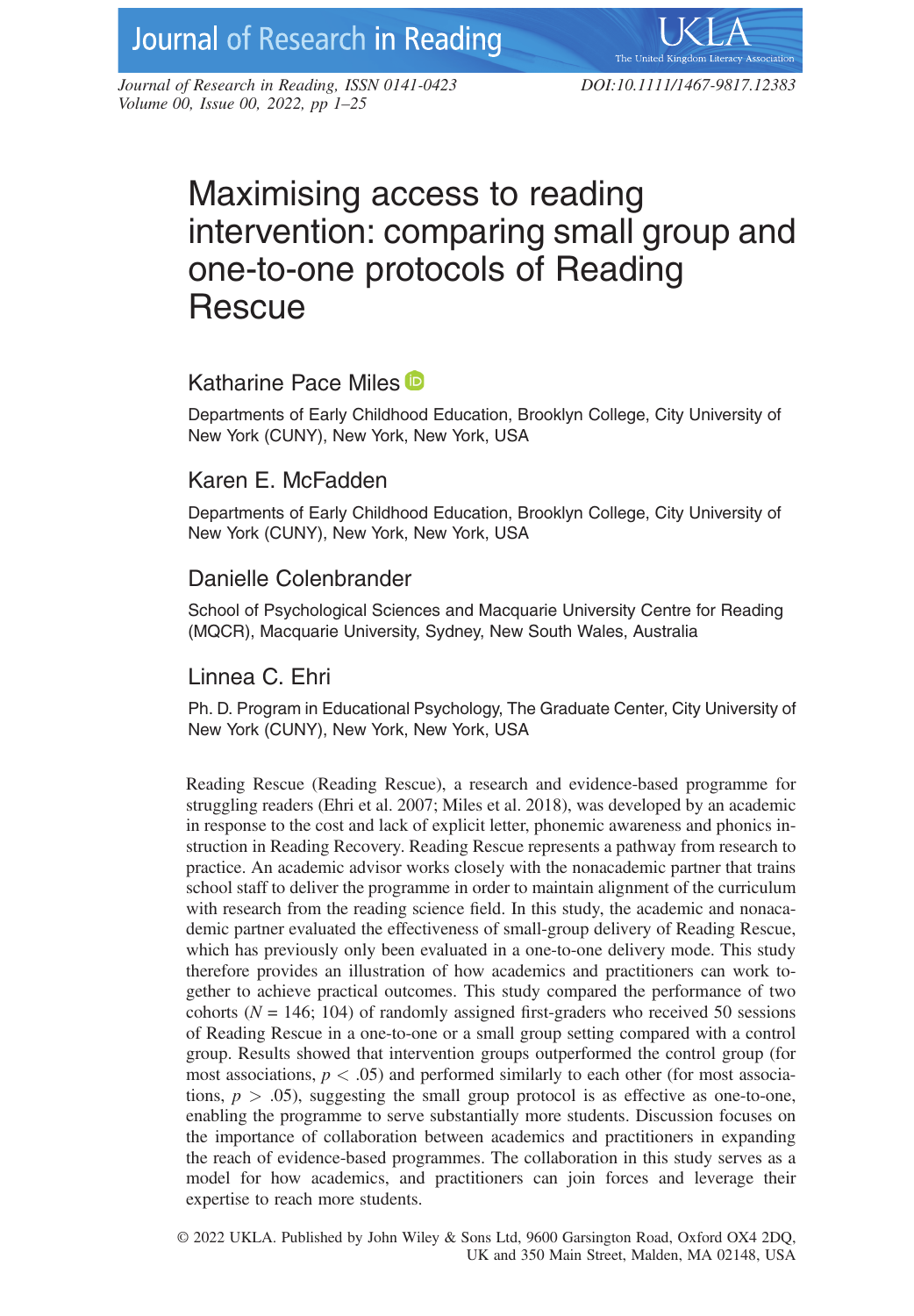**Keywords:** tutoring, early literacy intervention, struggling readers

# **Highlights**

What is already known about this topic

- A need for strong academic–nonacademic partnerships is essential for translating science of reading findings into effective and manageable instructional approaches (Seidenberg et al., 2020; Solari et al. ,2020)
- Ehri et al. (2007) demonstrated that students who received Reading Rescue outperformed students who received an alternative intervention, as well students in the control group. Also, Miles et al. (2018) found that Reading Rescue continued to be effective even after the programme had expanded substantially across a large metropolitan area.
- The National Reading Panel (2000) and other studies have demonstrated that depending on the format, small group instruction has the potential to be just as effective, if not more effective, for students learning certain foundational skills, but other reviews of the research (Neitzel et al., 2021) have suggested that small group instruction is either not as effective or less effective than individual instruction. More research is needed directly comparing two versions of the same programme.

What this paper adds

- This paper examines whether the small group version of the programme, designed and implemented with strong academic oversight, is as effective as the one-to-one version of the programme.
- This paper demonstrates that a strong partnership between academics and nonacademics can be mutually beneficial, resulting in expanded reach of evidence-based programmes.
- An explanation of the roles, traits and contributions that academics, non academics and stakeholders played in this study may serve to guide future partnerships.

Implications for theory, policy or practice

- This collaboration serves as an illustration of how to best leverage academic and practitioner skills to create, adjust and evaluate programmes to reach more students.
- This study also serves as a guide for how policy makers and administrators can engage with academics and literacy programmes to provide resources, guidance and opportunities to do more with evidence-based programmes.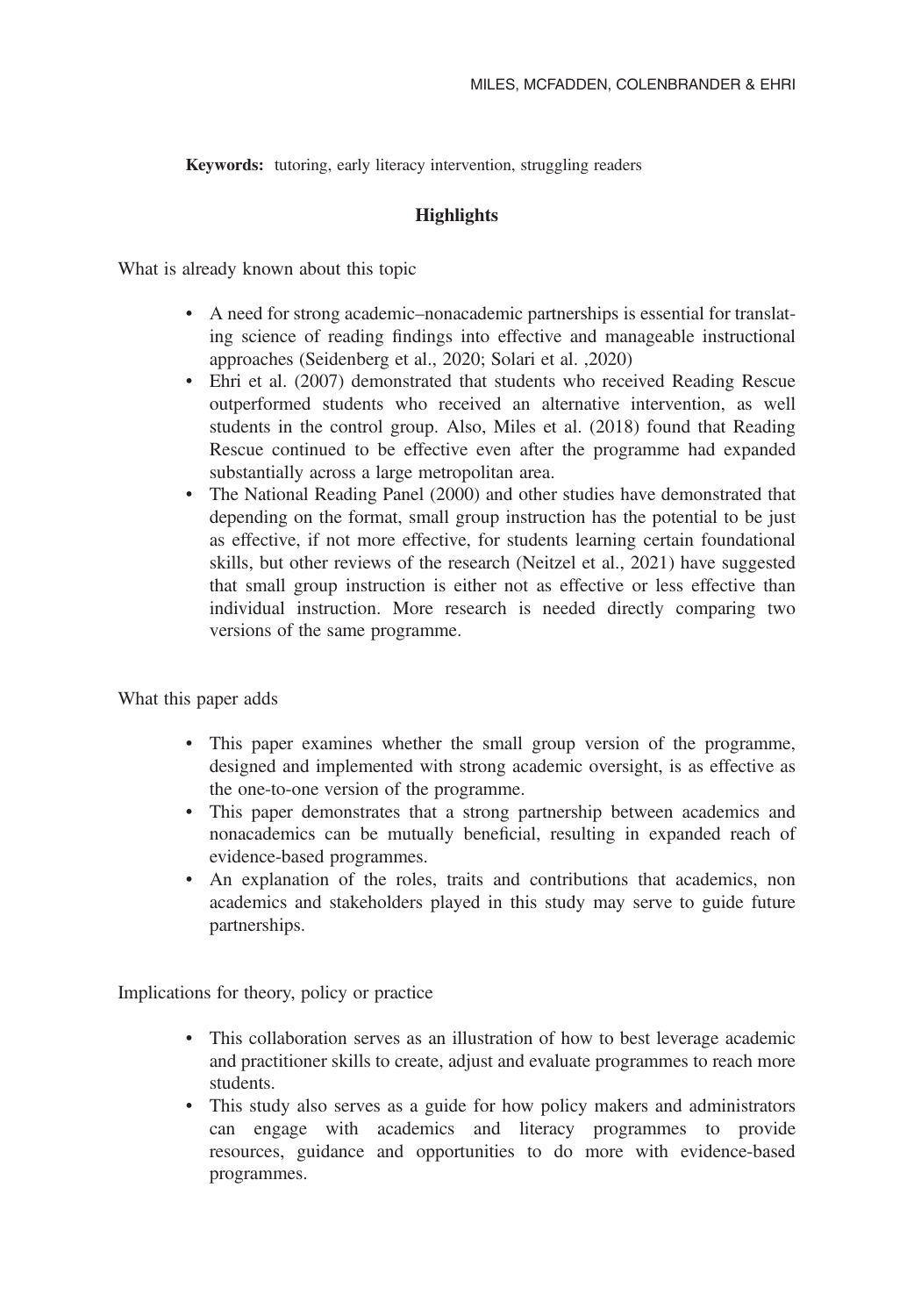Teaching children to read in the early grades is an essential obligation of our educational institutions. It enables students to make academic progress in subsequent grades, where word decoding and reading comprehension skills are presumed. However, the record of success in elementary schools in the United States is disappointing. Average scores of fourth graders on the National Assessment of Educational Progress (NAEP) test fall well below a proficiency level (NCES, 2018). Admittedly, learning to read in English is not as easy and takes longer than in more orthographically transparent languages (Seymour et al., 2003). As a result, more students are likely to fall behind their peers, so there is greater need for more intensive forms of instruction that rescue these students. Identifying and treating struggling readers as early as possible have been shown to improve the effectiveness of instructional programmes to prevent or remediate reading difficulties (Vellutino et al., 1996).

A major issue that has arisen is the chasm between research on reading development and intervention, and the practices that are actually implemented in schools (Kilpatrick, 2015; Seidenberg et al., 2020; Solari et al., 2020). Researchers in reading science have applied experimental methods to advance our knowledge about how children learn to read; however, not enough of this research has been translated into practice to impact U.S. students' reading achievement as evidenced by the NAEP scores mentioned above (NCES, 2018). Seidenberg et al. (2020) explain that much information is lost in the complex process of translating research findings into effective instructional approaches. Academic researchers investigating early literacy need to extend themselves outside of universities and into collaborative efforts to align instructional programmes with the science of reading. In fact, Solari et al. (2020) explain that applied reading scientists can serve as agents of change by translating basic research findings and troubleshooting implementation roadblocks with practitioners. These collaborative efforts can help to bridge the research-to-practice divide.

The current study showcases the use of one such academic–programmatic partnership, where the goal was to determine whether tutoring small groups of struggling first graders is as effective as tutoring individual students using this model. Thus, this article has two aims: (1) provide an illustration of an effective partnership between academics and nonacademics and (2) evaluate the effectiveness of a small group version of the programme that emerged from the partnership.

#### *Tutoring for struggling readers*

Tutoring is a common approach to support students who are falling behind. Neitzel et al. (2021) explain that not just any tutoring will do, however. Moving the needle for struggling readers requires carefully-designed curricula informed by research and evidence-based programmes. According to the National Reading Panel (2000), there are five instructional ingredients that enable children to become skilled readers: phonemic awareness, systematic phonics, fluency, vocabulary and reading comprehension. In particular, to establish foundational skills in the early grades, it is essential that students receive explicit systematic instruction in phonemic awareness and phonics. These skills enable beginners to learn how the writing system maps onto spoken language (Ehri, 1992; Perfetti & Hart, 2002; Share, 2008).

Phonemic awareness instruction teaches children to analyse spoken words into their smallest sounds or phonemes (Ehri et al., 2001b; Scarborough & Brady, 2002). Phonics instruction teaches children how individual letters or graphemes represent sounds or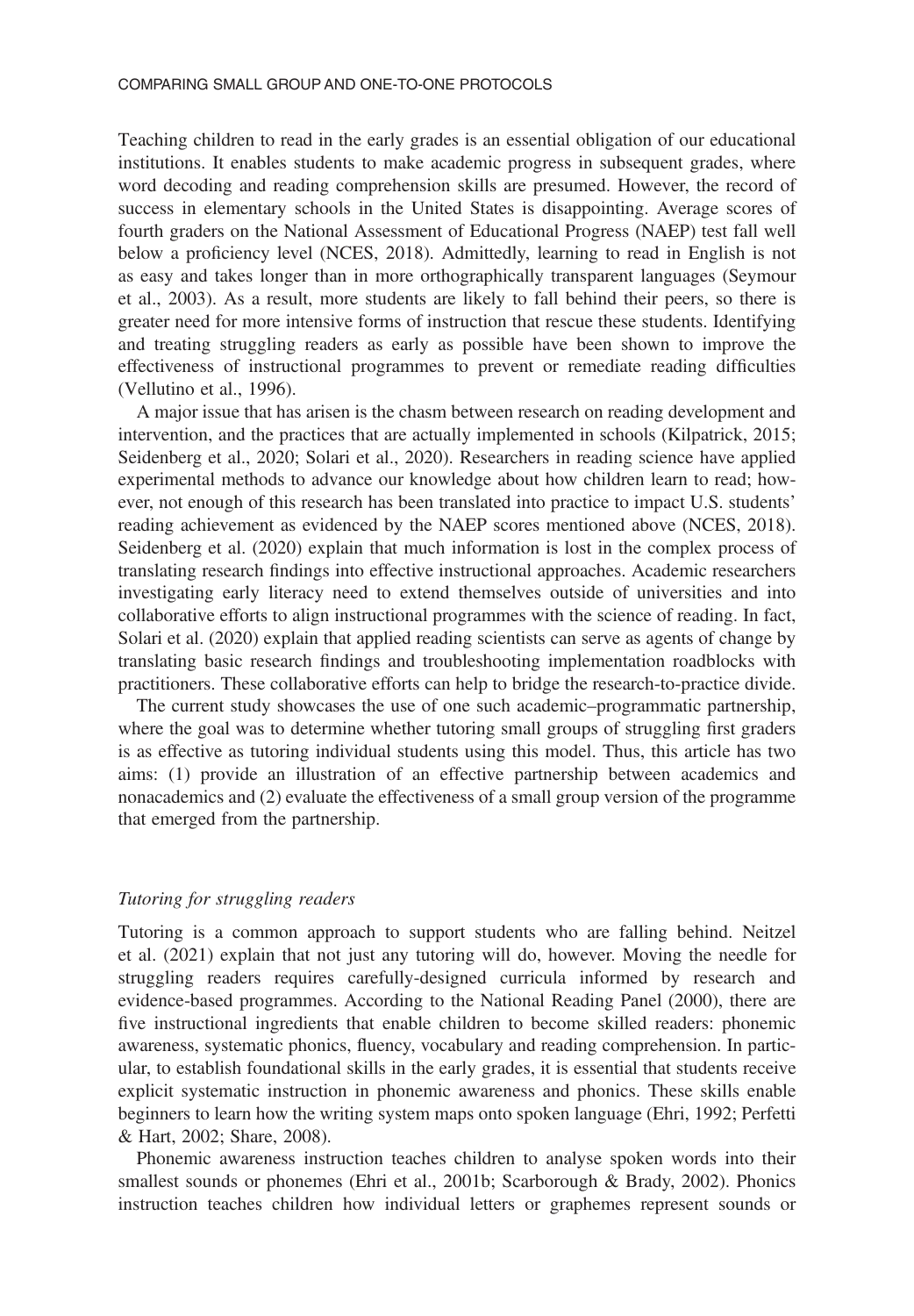phonemes in words (Ehri, 2020; Ehri et al. ,2001a). A scope and sequence plan ensures that the major grapheme-phoneme relations are taught. Also, phonics teaches children how to apply their grapheme–phoneme knowledge to decode words. Decoding skill serves two functions. It enables students to read unfamiliar words by sounding out letters and blending the sounds to form recognisable words never read before (Gonzalez-Frey & Ehri, 2020), and it enables students to remember how to read words once the words have been decoded and become familiar (Ehri, 2014). This happens when readers form connections between graphemes in individual written words and phonemes in their spoken forms. With practice, the spellings become bonded to pronunciations of the words and are stored in memory (LaBerge & Samuels, 1974). They no longer have to be decoded letter by letter. This enables readers to focus their attention on the meanings of text and to become fluent in their reading.

#### *One-to-one versus small group tutoring*

Research suggests that effective tutoring programmes should contain these essential ingredients, but there is less research to guide decisions about different delivery methods. It has been assumed that effective tutoring should be conducted one-on-one. This enables instructors to provide individualised feedback and gives students more opportunities to demonstrate what they know (e.g., Elbaum et al., 2000a; Vaughn et al., 2003). Indeed, there is good evidence for the effectiveness of one-one-one supplemental reading interventions (e.g., Elbaum et al., 2000a; Duff et al., 2008; McArthur et al., 2015; Neitzel et al. ,2021). Unfortunately, however, one-on-one delivery is resource intensive, which means that in practice, access to such intervention is limited, and it is challenging to implement. Small group intervention is a promising alternative, as it allows for a favourable student-to-instructor ratio, but is less expensive and allows more students' needs to be served simultaneously. Small group instruction may also allow for the fostering of positive social dynamics, which may facilitate cooperation and support between group members (e.g., Iversen et al. ,2005).

There is evidence to suggest that small-group reading instruction can be effective (e.g., National Reading Panel ,2000; Elbaum et al., 2000b; Rashotte et al., 2001; Hatcher et al., 2006). Syntheses of reading instruction and intervention research have compared the effect sizes of studies using one-on-one intervention with those using small group delivery. In the National Reading Panel (2000) report, no differences in effect size were found between phonics studies using one-on-one tutoring, those using small group instruction, and those using classroom instruction, although the effect size was largest for one-on-one instruction. The report did, however, find that small group instruction was more effective than both one-on-one and classroom instruction for teaching phonemic awareness.

In contrast, other studies have suggested that struggling readers do not benefit as much from small group instruction as they do from one-to-one tutoring. Specifically, another review (Slavin et al., 2011) found that phonics-based one-on-one instruction produced larger effect sizes  $(ES + 0.69)$  compared with a control group than small group phonics-based intervention produced  $(ES + .31)$ . In a follow-up review, Neitzel et al. (2021) replicated these findings. Effect sizes of one-to-one instruction  $(ES + 0.41)$  were larger than those of small group interventions  $(ES + 0.24)$ , although both were statistically significant compared with their control groups.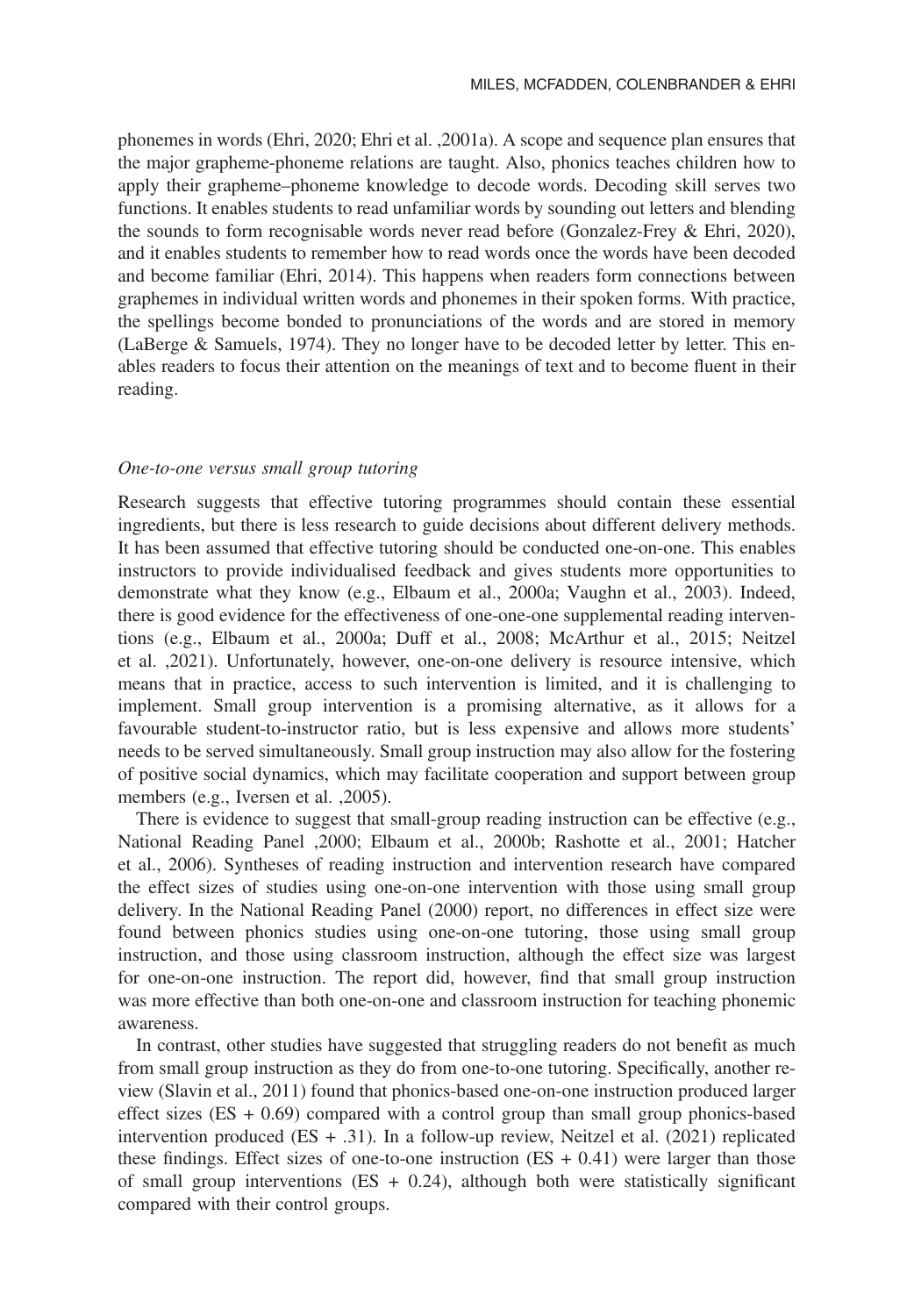Finally, Galuschka et al. (2014) conducted a meta-analysis of interventions for children and adults with reading difficulties, which included diverse instructional methods such as phonics, phonemic awareness and motor exercises. They found no significant difference in effect sizes between one-on-one and group interventions.

Thus, findings comparing small group and one-on-one instruction are mixed. To date, however, only a very small number of studies have directly compared the effectiveness of one-on-one and small group delivery within the same study, using the same reading intervention method. A study by Vaughn et al. (2003) was the first to do so. In this study, 77 struggling readers in Grade 2 received reading instruction which included phonological awareness, word study, fluency practice and comprehension strategies. Vaughn et al. compared three different grouping formats – one-on-one, three students per group (small group) and 10 students per group (large group). One-on-one instruction was more effective than large group instruction for measures of phoneme segmentation, fluency and comprehension, but there were no significant differences between one-on-one and small group instruction. However, children in this study were not randomly assigned to groups and there was no untreated control group.

A second study (Iversen et al., 2005) compared the effectiveness of a modified version of Reading Recovery (involving the addition of instruction in phonological awareness and word analysis skills) when delivered one-on-one and in pairs. The two forms of delivery did not differ significantly although children's scores were somewhat higher in the pairs condition. However, once again, children were not randomly assigned, and there was no untreated control group. In sum, existing research is sparse, and randomised assignment designs have not been implemented to compare individual and small group instruction.

### *Reading Rescue*

This study focused on Reading Rescue, a 30-minute per day, one-to-one intervention for struggling first grade readers. Reading Rescue was developed in 1993 by Dr. Nora Lee Hoover, a professor of literacy at the University of Florida, as a response to Reading Recovery, which required only certified experienced teachers to be trained in the programme, was costly for schools, and lacked explicit, systematic phonics instruction. Hoover's programme included phonemic awareness and systematic phonics instruction and was delivered mostly by paraprofessionals, teacher assistants and other uncertified school staff to individual struggling readers.

At the time this study was conducted (fall 2018-spring 2020), Reading Rescue was implemented in 100–140 high-needs schools per year in New York City by a nonprofit organisation, Literacy Trust, whose staff provided professional development, coaching and additional support to Reading Rescue tutors throughout the school year. The organisation worked closely with the Academic Advisor for Reading Rescue, the first author, who oversees the instructional and professional development curricula and guides research initiatives. This researcher-to-practitioner relationship enabled the programme to be updated and evaluated by academics and then delivered by practitioners.

Research has been conducted over the years on the one-on-one version of Reading Rescue. A randomised evaluation study (Muller, 2004) and a quasi-randomised study (Ehri et al. ,2007) have been conducted on Grade 1 students in New York City elementary schools. The effect sizes were +0.33 on the Gates–MacGinitie Reading Test (GMRT) in the randomised study, and +.70 compared with an alternative small group intervention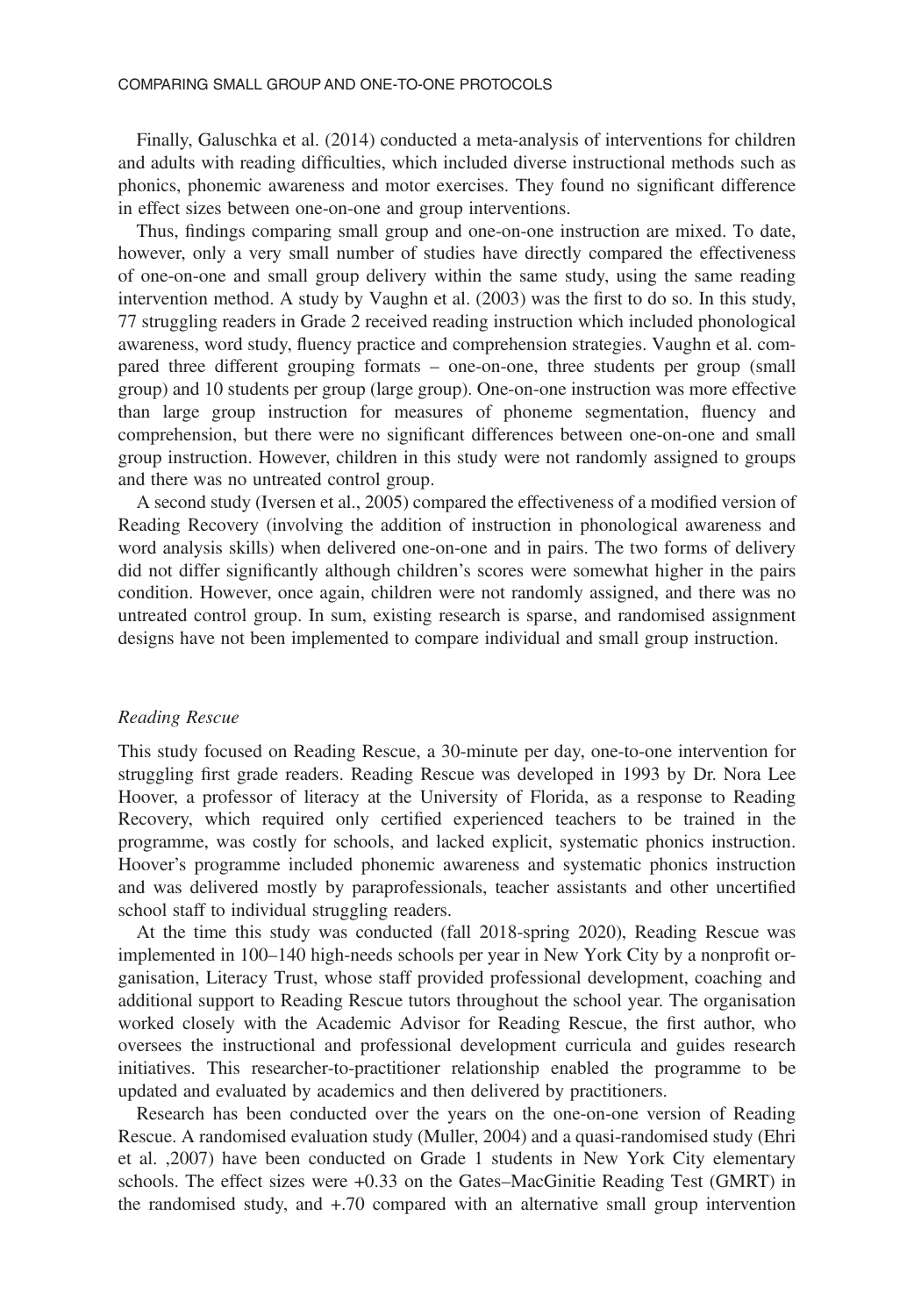and +0.74, compared with a control group (both also on the GMRT4) in the quasi-randomised study. In a correlational study, Miles et al. (2018) found that the programme continued to be effective in supporting struggling first grade readers in reaching grade level benchmarks.

Up to the advent of the current study, the programme had only been offered as a one-toone intervention where instructors meet with a student five times a week or as often as possible. The 30-minute lessons include fluency building where the student practices reading familiar books, a running record where the child reads without support, phonics instruction, sentence writing and support reading a new book. Running record miscues are only analysed for grapheme–phoneme errors to inform instruction in phonics and writing. Embedded throughout the lesson are prompts for decoding that emphasise grapheme–phoneme relationships and prompts for comprehension that include book conversations, three types of questions and modelling think aloud. Standardised assessments are given preintervention and postintervention and progress monitoring is used monthly.

While the one-to-one protocol had been shown to be effective as evidenced by the research earlier, it was of interest to see if more students could be supported through a small group version of the intervention, which would expand the reach of the programme and make it even more cost effective. Therefore, the academic advisor worked closely with the nonprofit to develop a small group protocol. The result was a format that mirrors the one-to-one programme almost identically and makes accommodations for three children in the group to choral read when reading aloud or read independently in whisper phones in order to equate the amount of time children are reading out loud.

#### *Rationale and hypotheses*

To increase the reach of the programme, a small group version of the protocol for Reading Rescue was developed in partnership by the academic advisor and the nonprofit practitioners. This collaboration attempted to address the commonly occurring implementation gap in education (Kilpatrick, 2015; Seidenberg et al., 2020; Solari et al., 2020). As Cook et al. (2019) explain, when schools are left to adopt a research-based programme, issues of fidelity and sustainability arise. Frameworks exist to guide best practices for collaboration in academic–nonacademic partnerships in order to address this implementation gap (Pfadenhauer et al., 2017; Roach et al. 2009; Solari et al., 2020). For example, Hall and Hord (2006) describe six essential strategies for an effective partnership, which include clarifying a shared vision, sufficient resource planning and allocation, ongoing professional learning for nonacademics, regular check-in on implementation progress, continuous assistance and facilitating an overall context of supportive change.

Therefore, in this article, we describe the results of a trial that was conducted to examine whether a small group (three students per group) version of the Reading Rescue programme was as effective as the one-on-one version. We provide details on the nature of the researcher–practitioner collaboration and discuss the study's results with reference to the strategies for effective partnership. The research questions were

- Will students in the two Reading Rescue intervention groups outperform students in the control/business as usual group on outcome measures of early literacy?
- Will students in the small group version of Reading Rescue perform as well as students in the one-on-one version on early literacy outcome measures?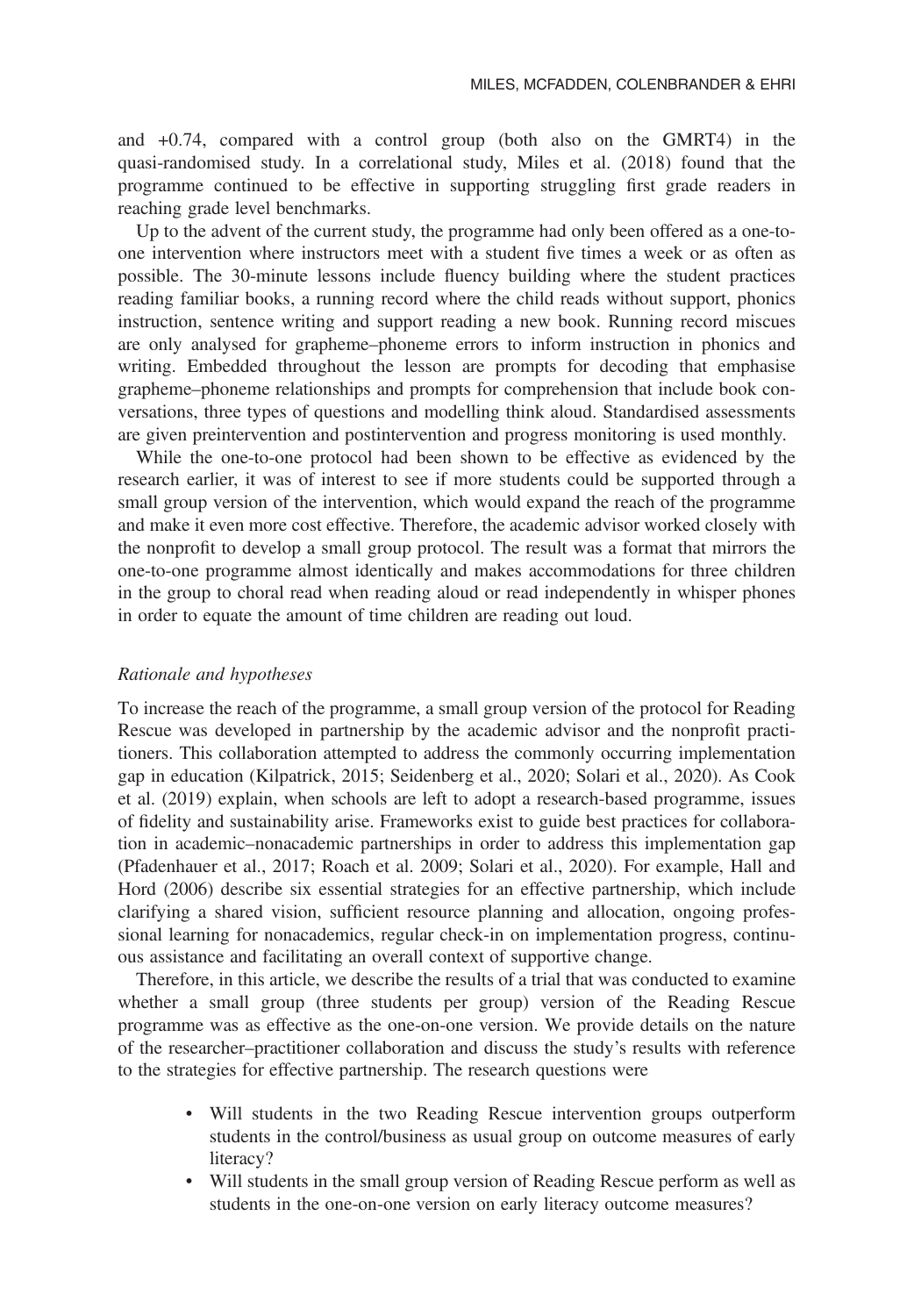We hypothesized that students in the small group and one-on-one versions of the intervention would perform significantly better on measures of early literacy skills than students in the business-as-usual control group, and that students in the small group and one-to-one version would perform equally well.

### **Methods**

#### *Research design*

This was a randomised control trial design. Students who qualified for the intervention were randomly assigned to one of three conditions: one-to-one, small group and control/business as usual. For the first cohort, stratified random assignment was used based on student reading level data provided by the school such that each condition was composed of students with a range of baseline reading abilities. The second cohort was randomly assigned, regardless of reading level data, to each of the conditions.

## *Participants*

The first round of data collection (Cohort 1) happened during mid-fall to late winter of the 2018–2019 school year. Ten schools in New York City that had at least 2 years of experience using Reading Rescue were included in the study. Principals agreed to have their school participate, and consent and assent were obtained from all families and students who participated.

At each of these schools, tutors who had used the one-on-one protocol for at least 2 years served as the small group instructors. In addition, other veteran or new instructors at the school provided tutoring for the students assigned to the one-to-one condition. Students in the control group received business as usual, and at the end of the study, they received either one-to-one or small group instruction based on availability of the tutors and the needs of the child. As far as the researcher and nonprofit were made aware, students in the control group were not offered any additional intervention or instruction beyond typical classroom activities. The business as usual classrooms provided whole and small group literacy instruction for 90 minutes a day using a programme that addressed word reading skills, fluency, comprehension and writing. All schools were using levelled readers as part of their literacy instruction; in addition, schools used some curriculum combination of Fundations, ReadyGen, and/or Teachers College Reading and Writing Project. Information was not collected on the extent of word reading skill instruction or type of comprehension support provided, but it can be assumed that this instruction varied across schools.

Lists of students stratified by reading level were randomly assigned to one of the three conditions. Students in the one-to-one and small group intervention were tutored five times a week. All preassessment data were collected within the first three sessions and all post assessment data were collected on the 50th session regardless of whether the student was continuing with the programme after that session.

The second round of data collection (Cohort 2) took place in mid-fall to late winter of the 2019–2020 school year. Eight of the 10 schools in Cohort 1 participated in Cohort 2. In this second year, a fully random assignment approach was used to assign individuals from lists of students who were at least two reading levels behind grade-level expectations to one of the three conditions. Again, at the end of the study, students in the control group received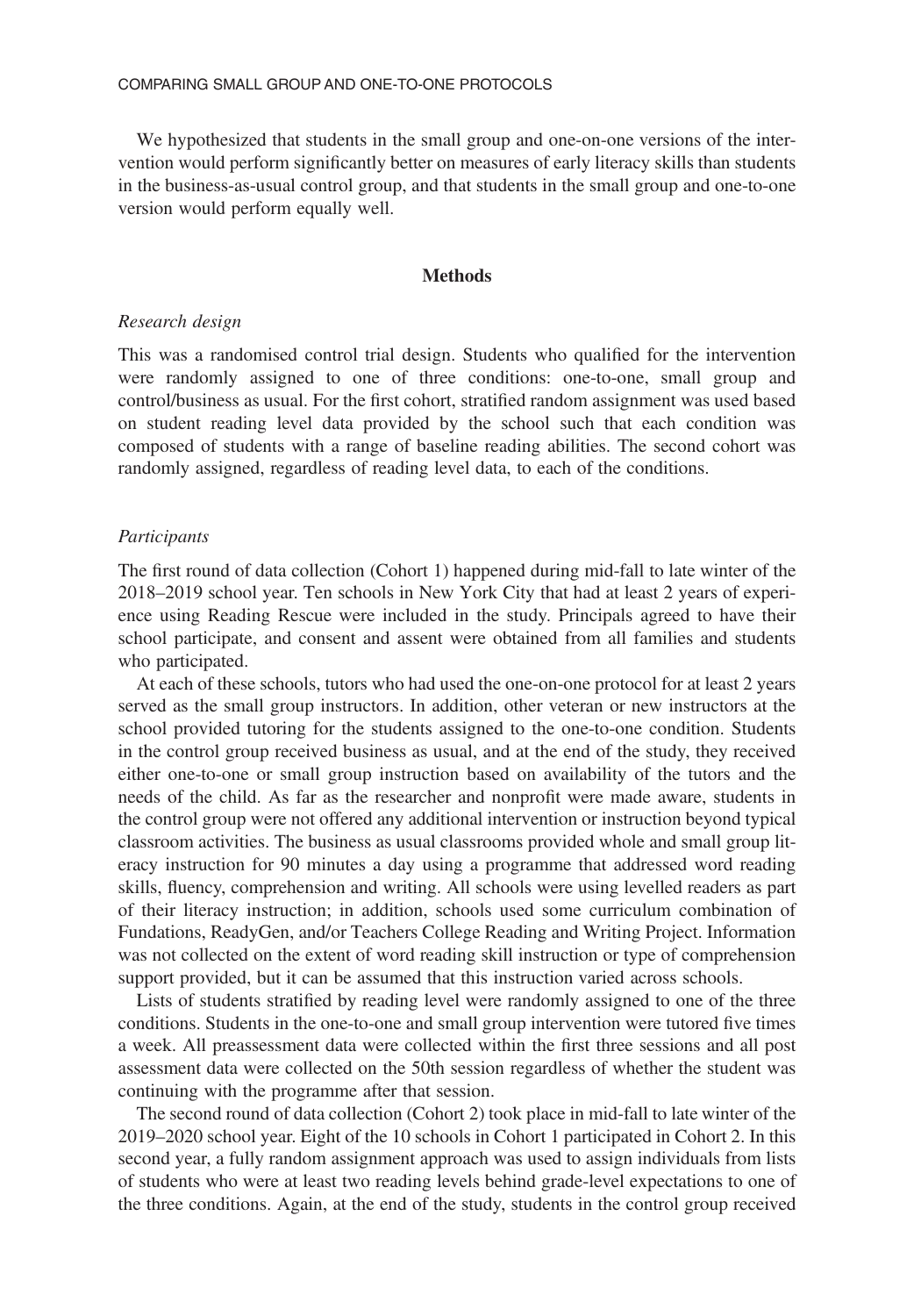either one-to-one or small group instruction based on availability of the tutors and the needs of the child. All preassessment data were collected within the first three sessions, and all post-assessment data were collected on the last, roughly the 50th, session.

Demographic data were not collected on the students, but descriptive information on the schools was available. For Cohort 1, 161 students were randomly assigned. Due to scheduling conflicts, low attendance or data inaccuracies, 146 students were included in the analysis sample: 56 in the control, 39 in one-to-one, and 51 in the small group across 10 schools. On average, schools in Cohort 1 had 84.49% of students qualify for free/reduced lunch (*SD* = 19.0, range 37–98%). Schools' average English Language Arts proficiency level on the 3rd grade state test was wide ranging from 16 to 64%  $(M = 36.66\%, SD = 19.23)$ , and they differed in the per cent of English Language Learners (ELLs) in each school ranging from 2% to 34% ( $M = 18.03$ ,  $SD = 11.24$ ). Similarly, schools varied in the per cent of students with Individualised Education Plans (IEPs) ranging from 19% to 37% (*M* = 26.75, *SD* = 5.11).

For Cohort 2, 136 students were randomly assigned. Due to an entire school dropping out because of a sick school programme coordinator, attendance issues and the fact that the programme ended in March at almost the exact same time that the COVID-19 pandemic hit NYC, there were 104 students with complete data to include in the analysis: 35 students in the control group, 24 students in one-to-one and 45 in the small group distributed across 8 schools. On average schools in Cohort 2 had 82.87% students qualify for free/reduced lunch  $(SD = 19.51)$  with a range of 31–95%. Schools' average English Language Arts proficiency level on the 3rd grade state test was wide ranging from 5% to 77% ( $M = 42.85\%$ ,  $SD = 23.33$ ), and they differed in the per cent of ELLs in each school ranging from 1% to 32% ( $M = 15.65$ ,  $SD = 10.14$ ). Similarly, schools varied in the per cent of students with IEPs ranging from 21% to 33% ( $M = 26.65$ ,  $SD = 4.87$ ).

## *Materials and procedures*

*Collaboration.* The roles, traits, and contributions of the three groups in this collaboration are summarised in Figure 1. The relationship began by having the academic advisor immerse herself in the one-to-one programme for 8 months. She sat in on the professional development sessions facilitated by the organisation, observed instruction by the tutors in the field, and studied the curriculum and all materials that supported the implementation of the programme.

She then worked closely with the executive director of the not-for-profit organisation. The initial conversations focused on the need for an additional version of the programme and whether there was enough capacity at the organisation to support such an effort. From there, the executive director and the academic advisor met with stakeholders. These stakeholders included funders, administrative leaders at the Department of Education who knew the programme well, and principals at schools that used the programme. Feedback from these meetings informed next steps. Funders emphasised the need for a reasonable cost per student implementation. Administrators at the Department of Education central offices emphasised the importance of academic oversight of the programme and the desire to closely align the new protocol to the one-to-one programme. School principals emphasised the need for efficient training of the small group programme for tutors. This step of the process proved to be very effective in generating the interest and support which sustained stakeholder buy-in over the course of the 2 years.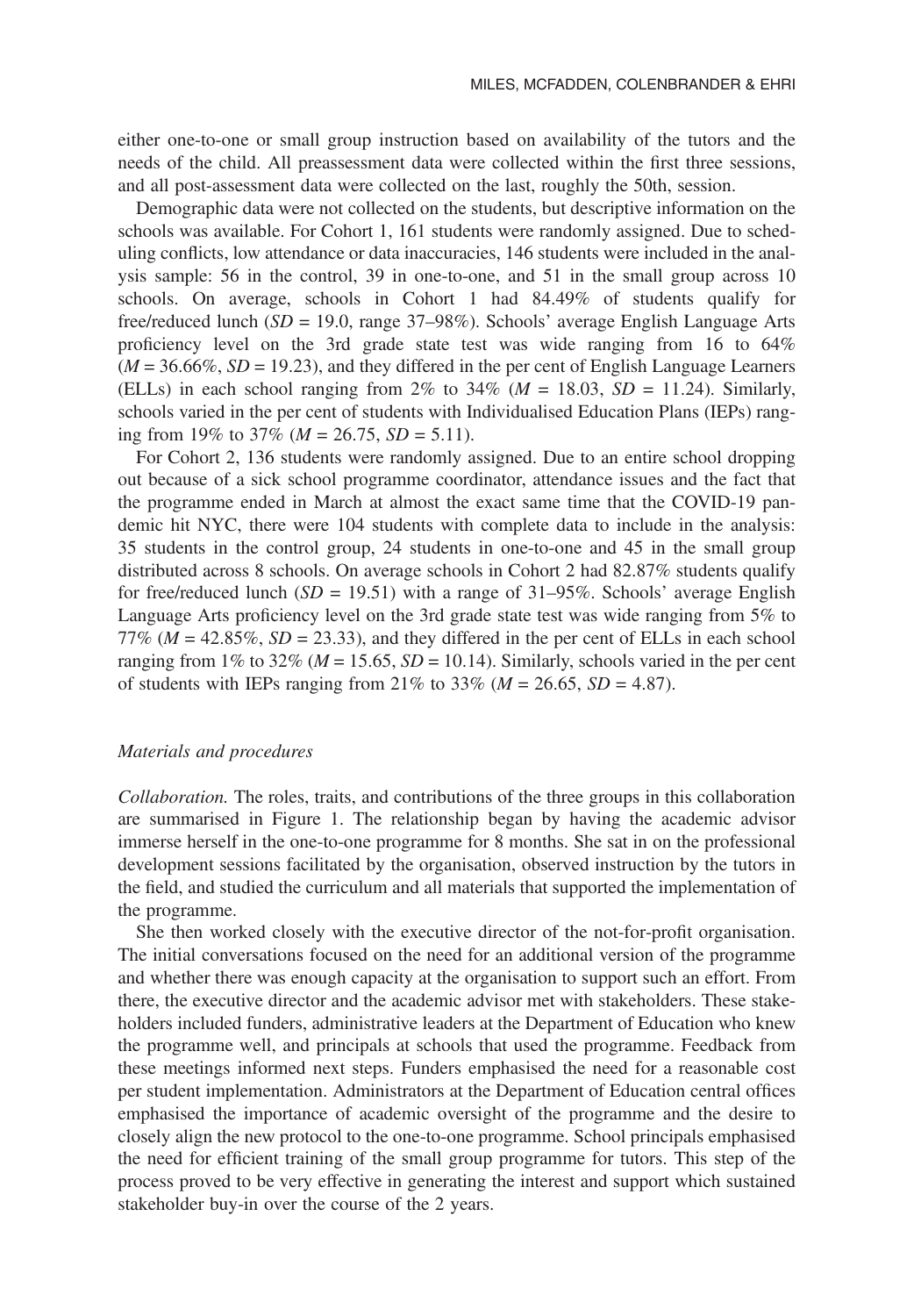COMPARING SMALL GROUP AND ONE-TO-ONE PROTOCOLS



**Figure 1.** Roles, traits and contributions of the academic–nonacademic collaboration.

After numerous meetings with stakeholders, the executive director and the academic advisor developed a framework and timeline for the project. This was brought back to stakeholders to keep them engaged in the process. As part of this step, the academic advisor and executive director agreed on a shared set of expectations regarding the role each party would play in development and research.

From here an experienced staff member was assigned as the point person for the project. The academic advisor and staff member met weekly over the course of a month to develop the protocol for the small group intervention by aligning it as closely as possible to the one-to-one version of the programme. The academic advisor presented the reasoning for keeping the protocols so closely aligned based on research and stakeholder requests. The staff member was tasked with developing the documents and materials needed to support instructors in implementing the programme. The weekly meetings provided the necessary time to review and revise the documents and materials together and collaboratively work on a short professional development training for small group instructors.

The academic advisor and staff member agreed on a 2-month pilot implementation. This provided invaluable insights into adjustments that needed to be made. The academic advisor also spent time training the staff member on basic research-design methods, including having the staff member and her manager receive their research compliance certificates. After the first cohort of students went through the programme, results were analysed and then shared with the staff members, executive director and boards of the not-for-profit and funder. The academic advisor emphasised the need to replicate these findings and therefore, with support from all parties, a second round of data collection was executed.

*Materials for intervention.* Both small group and one-to one instructors received kits that included a binder of the curriculum, tool-kit, box of magnetic letters, white board, dry erase markers, timer, and laminated practice mat (double decker Elkonin boxes) with chips.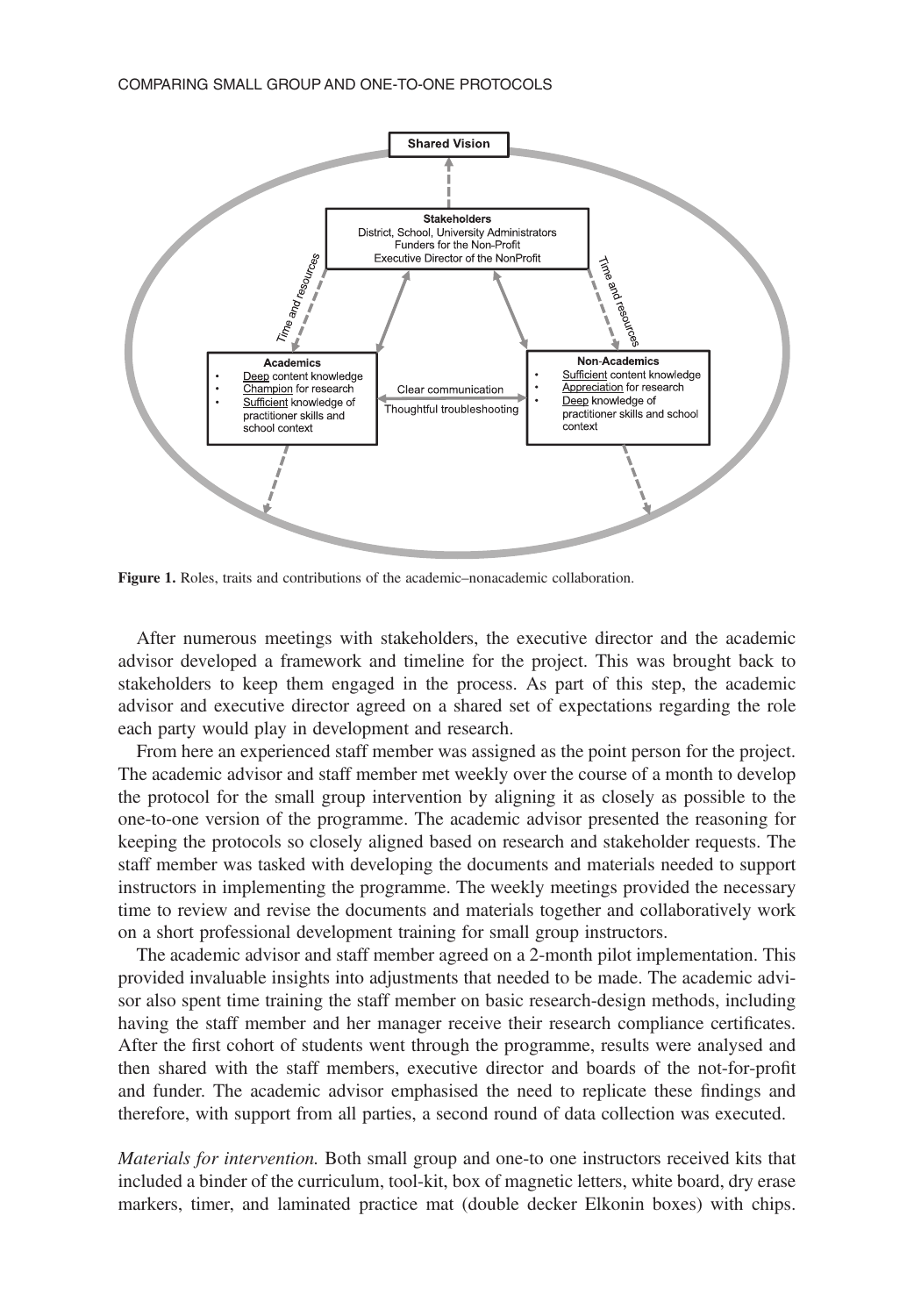Also, each school received a set of levelled texts. These books were chosen by the programme for their pairing of fiction and nonfiction texts, interesting content and decodability ratings for each level. They were not decodable readers, but the publisher considered the percentage of words that are decodable based on the phonics concepts that are likely to be taught prior to and at each level.

*Intervention.* During the first three sessions, students were eased into the programme through a series of fun activities such as reading a book together, making words they know with magnetic letters and drawing a picture and then writing a sentence about it. Then tutoring began using the lesson protocol which consisted of five parts: fluency practice, assessment, phonics, writing and introducing a new book. The patterns of word reading errors that arise during the daily assessment determine the phonics instruction in Part 3 and encoding instruction in Part 4. The phonetics element chart (i.e., scope and sequence), the choice of five different research-based phonics activities and the instruction sheets that support the activities provide strong systematic and explicit grapheme–phoneme instruction during the lessons.

Reading Rescue trains instructors in using decoding prompts that emphasise letter-sound relationships in words. These prompts are used throughout the lesson whenever the student is reading aloud. Also, the programme addresses comprehension throughout the lesson by using book conversation to increase oral language, activate background knowledge and make meaningful connections; by asking three types of questions: literal, inferential and evaluative; and by modelling the use of think aloud. The overarching goal of the comprehension prompts/approaches are to activate and build background knowledge, probe understanding, and model what proficient readers do to monitor their thinking while reading.

The small group version of the intervention modelled the one-to-one protocol almost identically. However, whenever students were reading aloud in Part 1: Fluency, and Part 5: New Book, students chorally read instead of reading independently. Also, only one student in the group was assessed each day during Part 2: Assessment, so during that time the other two group members read the passage into a whisper phone (i.e., a pretend telephone that magnifies the sound in their own ear to eliminate distraction from the other readers).

#### *Measures*

Acadience/DIBELS Next Assessments (Acadience Reading K–6, 2020) were used as the preassessment and postassessment measures. All assessments were administered for 1 minute, and scored by the students' tutor based on the test's protocols. Phoneme Segmentation Fluency measured students' ability to identify all of the sounds in words. Students were scored on the number of sounds they identified in each word. Nonword Fluency measured students' ability to read consonant-vowel-consonant nonwords. Students were scored on their ability to identify the correct letter-sound relationship in each word (NWF-CLS), and their ability to read each whole word (NWF-WWR).

Oral reading fluency was measured by having students read a passage for 1 minute. Oral reading fluency words correct (ORF-WC) was the total number of words read. Accuracy rate (ORF-Acc) was calculated by using the following equation:  $100 \times$  (Words Correct/(Words Correct + Errors)). A composite score was also calculated for each student. The composite score at the beginning of the year consisted of letter name fluency, phoneme segmentation fluency, and nonword fluency correct letter sound. The composite score at the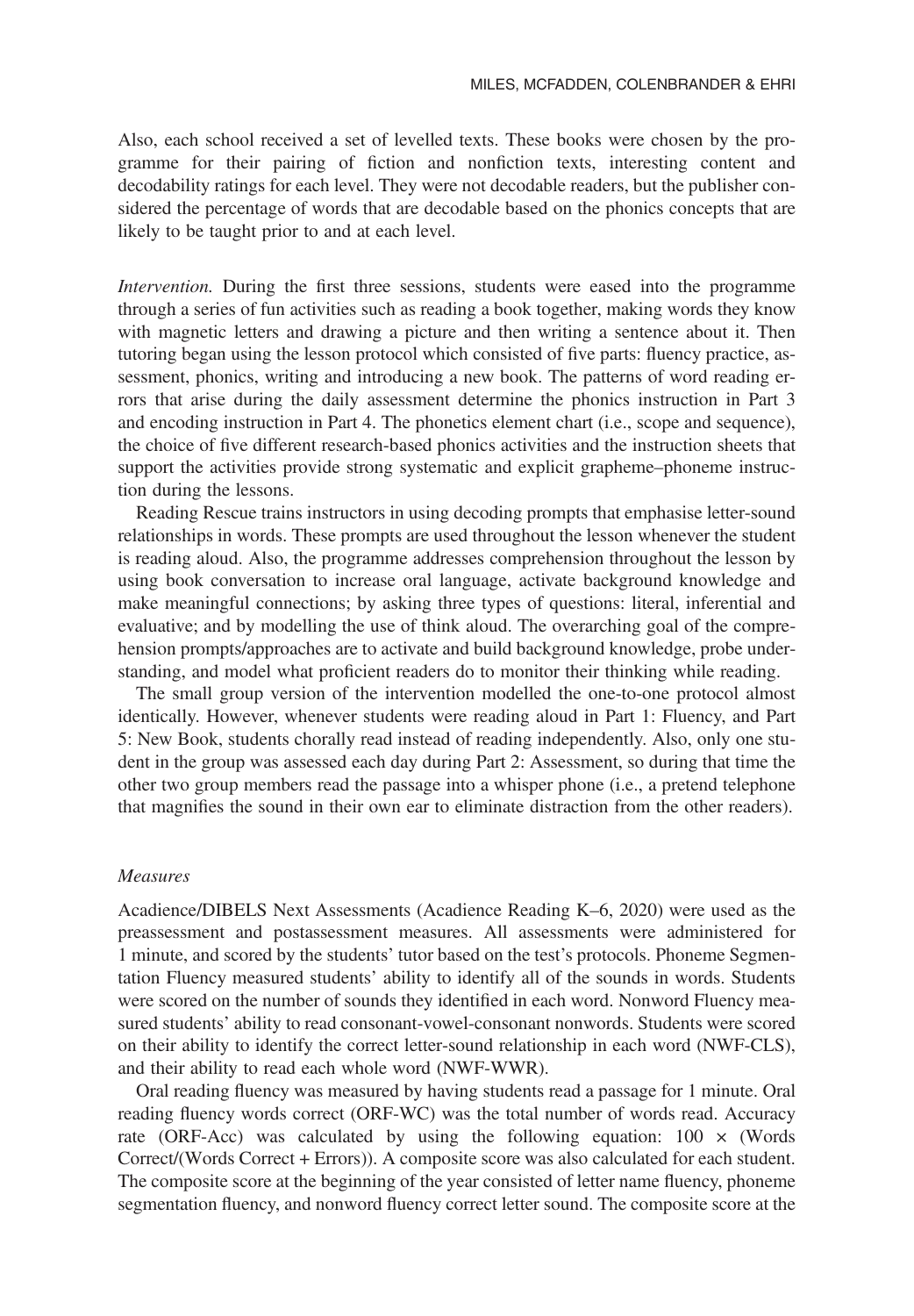end of the intervention was based on the Acadience/DIBELSNext middle of the year composite which included nonword fluency correct letter sound, nonword fluency whole words read, oral reading fluency words correct and oral reading fluency accuracy per cent.

## **Results**

# *Descriptives and baseline measures*

We first examined correlations between all study measures for Cohort 1 and Cohort 2 (Tables 1 and 2). Demographic covariates demonstrated inconsistent bivariate relationships with baseline and outcome measures across cohorts, and therefore, all were included in regression models testing programme impact on early literacy outcomes. We also tested whether any significant differences existed between groups on covariates or baseline measures of early literacy. There were no significant differences between groups on covariates on nearly all baseline measures, except for Nonsense Word Fluency in Cohort 2 (Tables 3 and 4).

# *Impact of Reading Rescue programme participation on early literacy outcomes*

We next examined the impact of Reading Rescue programme participation on early literacy outcomes in regression analyses adjusting for demographic covariates and baseline performance on the relevant literacy measure, addressing our first research question regarding whether Reading Rescue was associated with greater gains in skills for programme students compared with control group students. We present results from these analyses first detailing findings for Cohort 1 followed by findings for Cohort 2.

*Cohort 1.* For Cohort 1, programme participation was for the most part significantly related to early literacy skill development across measures, with students in the one-to-one group outperforming control students on 4 out of 6 outcome measures, and students in the small group outperforming control students on 5 out of 6 outcome measures (Table 5). Effect sizes for the impact of Reading Rescue participation on early literacy outcomes for Cohort 1 ranged from *d*'s of .41 to .46 for one-to-one group participation and *d*'s of .32 to .70 for small group participation.

*Cohort 2.* Similar patterns were demonstrated for Cohort 2 outcomes. Reading Rescue programme participation was again, for the most part, significantly related to early literacy skill development, with students in the one-to-one group outperforming control students on 3 out of 6 outcome measures, and students in the small group outperforming control students on 5 out of 6 outcome measures (Table 6). Significant impacts on the Phoneme Segmentation Fluency outcome variable were not evidenced for either programme group in Cohort 2, but small group students otherwise outperformed control group students on all other outcome measures. Effect sizes ranged from *d*'s of .70 to .85 for one-to-one group participation and *d*'s of .38 to .96 for small group participation.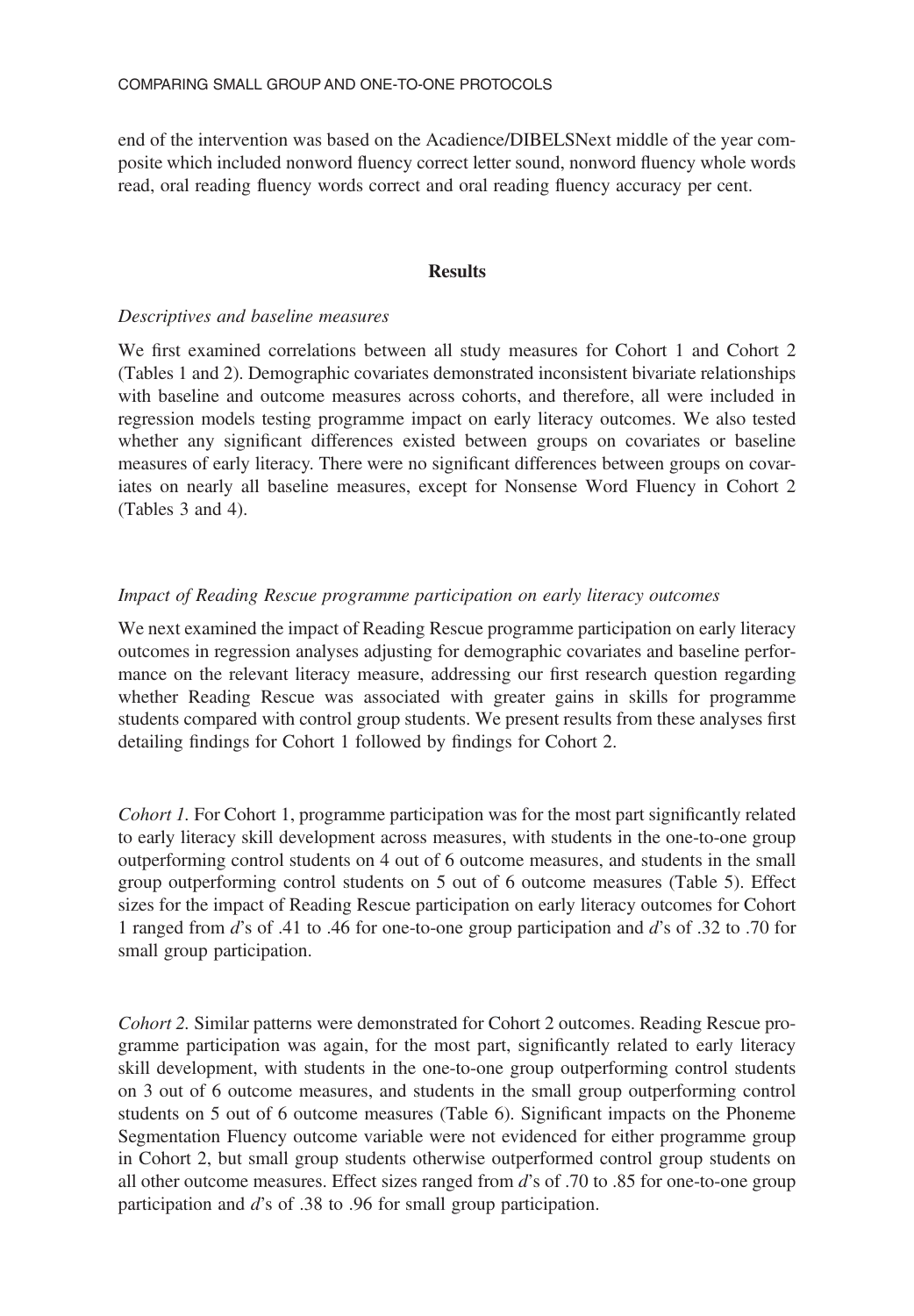| $-.12$<br>$.18*$<br>$-.12$<br>$.23**$<br>(171.51)<br>(14.49)<br>(19.03)<br>567.54<br>36.66<br>(19.23)<br>$25.14$<br>(17.57)<br>(13.50)<br>(26.82)<br>$92.97$<br>(2.45)<br>Free/Reduced 84.49<br>23.88<br>15.66<br>$4.35$<br>(6.03)<br>52.44<br>Segmentation<br>Pre<br>Oral Reading<br>Oral Reading<br>NW Fluency<br>Fluency Acc<br>Fluency WC<br>NW Fluency<br>Attendance<br>Proficiency<br>WWR Pre<br>Enrolment<br>Phoneme<br>CLS Pre<br>Lunch $\%$<br><b>ELA</b><br>Pre<br>Pre<br>$\mathcal{L}$<br>3<br>$\circ$<br>Ó<br>Γ<br>$\infty$<br>5 | 5<br>4           | $\circ$  | 7                  | ${}^{\circ}$    | $\circ$     | $\overline{10}$ | $\Box$          | $\overline{2}$   | $\frac{3}{2}$ | $\overline{4}$ | 15                 | $\overline{16}$ |
|----------------------------------------------------------------------------------------------------------------------------------------------------------------------------------------------------------------------------------------------------------------------------------------------------------------------------------------------------------------------------------------------------------------------------------------------------------------------------------------------------------------------------------------------|------------------|----------|--------------------|-----------------|-------------|-----------------|-----------------|------------------|---------------|----------------|--------------------|-----------------|
|                                                                                                                                                                                                                                                                                                                                                                                                                                                                                                                                              | $-11$<br>$-46**$ | $-10$    | $\widetilde{S}0$ . | $-.20*$         | $-19*$      | $-14$           | $\overline{5}$  | $-0.4$           | 03            | $-14$          | $\widetilde{S}0$ . |                 |
|                                                                                                                                                                                                                                                                                                                                                                                                                                                                                                                                              | $-26**$          | $-.24**$ | $-.26**$           | $-.03$          | $-18*$      | $-.27**$        | $-.23**$        | $-17*$           | $-.18*$       | $-.02$         | $-0.08$            |                 |
|                                                                                                                                                                                                                                                                                                                                                                                                                                                                                                                                              | $.74***-.28***$  | $-.24**$ | $-.27**$           | $-.21*$         | $-15$       | $-.27**$        | $-21*$          | $-20*$           | $-.18*$       | $-.03$         | $-12$              |                 |
|                                                                                                                                                                                                                                                                                                                                                                                                                                                                                                                                              | $-10$            | $-14$    | $-17*$             | $\overline{10}$ | <b>CO</b> . | $-11$           | $-0.26**$       | $-16$            | $-15$         | $.17*$         | $-10$              |                 |
|                                                                                                                                                                                                                                                                                                                                                                                                                                                                                                                                              |                  | $.47***$ | $.46***$           | $.35***$        | $.32***$    | $.74***$        | $.52***$        | $.43***$         | $.33***$      | $.36***$       | $.18*$             |                 |
|                                                                                                                                                                                                                                                                                                                                                                                                                                                                                                                                              |                  |          | $.74***$           | $.47***$        | $.69***$    | $37***$         | $.28**$         | $.60***$         | $.43***$      | $46***$        | $.56***$           |                 |
|                                                                                                                                                                                                                                                                                                                                                                                                                                                                                                                                              |                  |          |                    | $.36***$        | ***8.       | $.67***$        | $.18*$          | $49***$          | .49***        | $.39***$       | $.48***$           |                 |
|                                                                                                                                                                                                                                                                                                                                                                                                                                                                                                                                              |                  |          |                    |                 | $.67***$    | $.55***$        | $\odot$         | $.39***$         | $.37***$      | $****69.$      | $-4.5$             |                 |
|                                                                                                                                                                                                                                                                                                                                                                                                                                                                                                                                              |                  |          |                    |                 |             | $***899.$       | $\overline{12}$ | $.37***$         | $.30***$      | $.42***$       | $.63***$           |                 |
| (37.43)<br>92.48<br>Composite<br>Score Pre<br>10 DIEBLS                                                                                                                                                                                                                                                                                                                                                                                                                                                                                      |                  |          |                    |                 |             |                 | $.42***$        | $\ast\ast\ast09$ | $50***$       | $.52***$       | $.46***$           |                 |

Table 1. Means, standard deviations and correlations between all study variables for Cohort 1. **Table 1.** Means, standard deviations and correlations between all study variables for Cohort 1.

MILES, MCFADDEN, COLENBRANDER & EHRI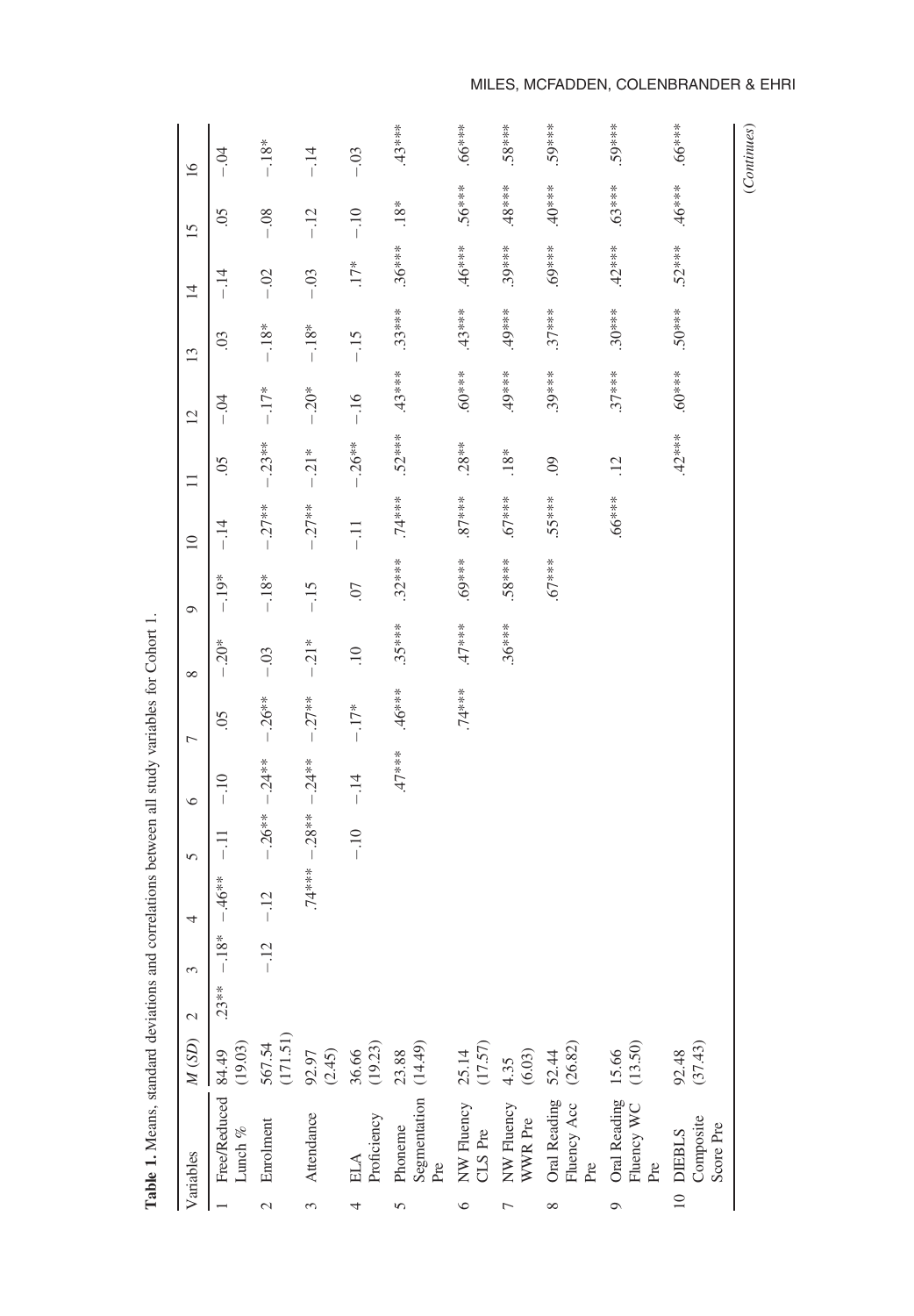# COMPARING SMALL GROUP AND ONE-TO-ONE PROTOCOLS

| Variables                                              | $M(SD)$ 2         | 3 | 5<br>4 | ∘ | ∞ | Ò | $\supseteq$ | $\overline{12}$ | $\frac{13}{2}$        | $\overline{4}$ | $15 \,$  | $\overline{16}$ |
|--------------------------------------------------------|-------------------|---|--------|---|---|---|-------------|-----------------|-----------------------|----------------|----------|-----------------|
| Segmentation (16.92)<br>Pst<br>11 Phoneme              | 40.32             |   |        |   |   |   |             |                 | $.37***$ $.32***$ .12 |                | $.21**$  | $.32***$        |
| 12 NW Fluency<br>CLS Pst                               | (20.72)<br>39.98  |   |        |   |   |   |             |                 | $.83***$              | $.46***$       | $.58***$ | $.83***$        |
| 13 NW Fluency<br>WWR Pst                               | $9.55$<br>(8.31)  |   |        |   |   |   |             |                 |                       | $45***$        | 54****   | $80***$         |
| Fluency Acc (24.46)<br>14 Oral Reading 70.04<br>Pst    |                   |   |        |   |   |   |             |                 |                       |                | $40***$  | $.74***$        |
| 15 Oral Reading $30.12$<br>Fluency WC $(19.57)$<br>Pst |                   |   |        |   |   |   |             |                 |                       |                |          | $.81***$        |
| Composite<br>16 DIEBLS<br>Score Pst                    | (67.38)<br>128.32 |   |        |   |   |   |             |                 |                       |                |          |                 |
| n < 10<br>Note.                                        |                   |   |        |   |   |   |             |                 |                       |                |          |                 |

**Table 1.** (Continued)

Table 1. (Continued)

*p <* .10. \* *p <* .05. \*\**p <* .01. \*\*\**p <* .001.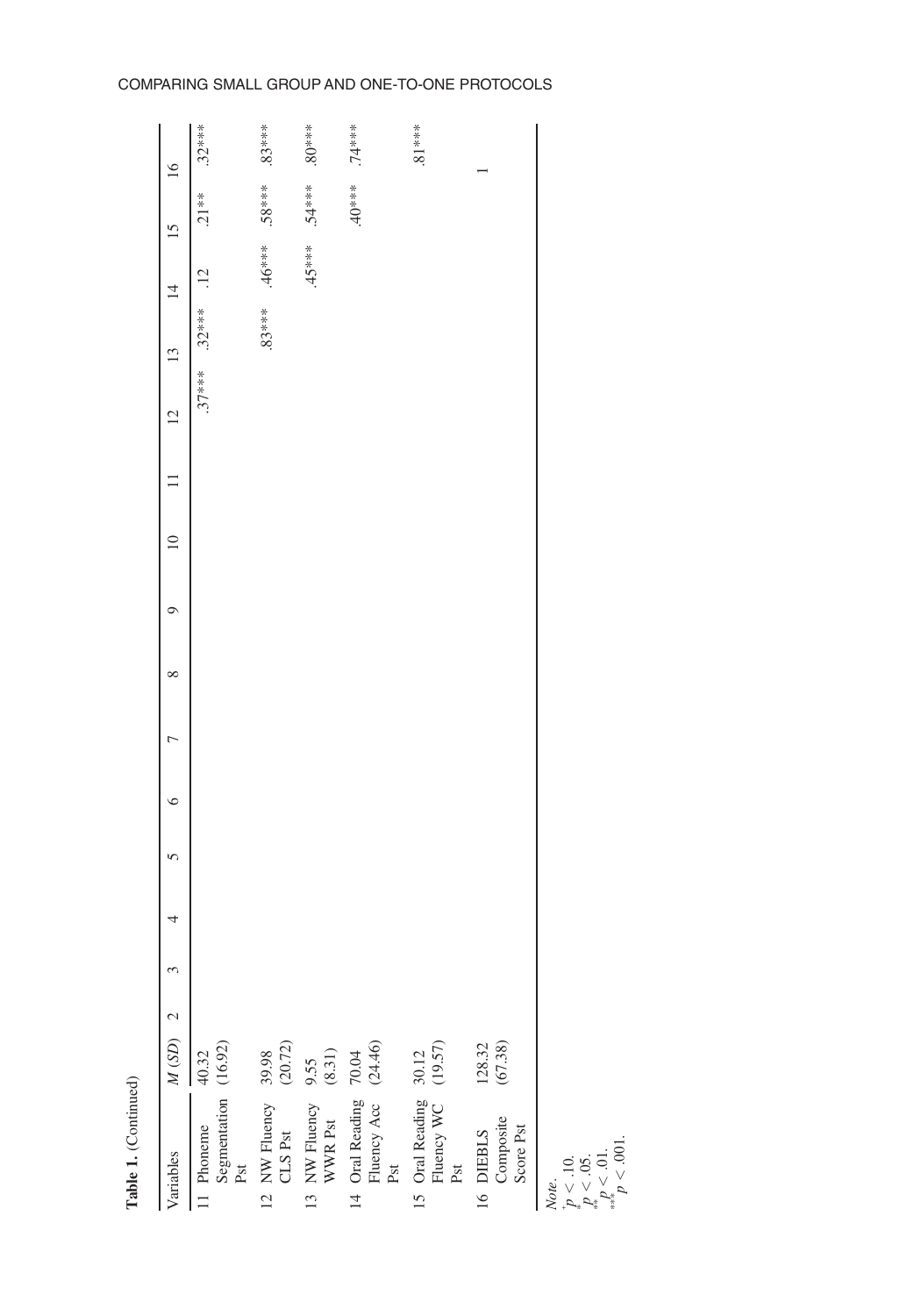|                 | Variables                               | M(SD)              | $\mathcal{L}$ | 3        | 4        | 5       | $\circ$  | $\overline{ }$ | ${}^{\circ}$ | $\circ$          | $\supseteq$     | $\Box$                    | $\overline{2}$ | 13       | $\overline{4}$            | 15               | 16             |
|-----------------|-----------------------------------------|--------------------|---------------|----------|----------|---------|----------|----------------|--------------|------------------|-----------------|---------------------------|----------------|----------|---------------------------|------------------|----------------|
|                 | Free/Reduced<br>Lunch $\%$              | $82.88$<br>(19.51) | $.29***$      | $-.42**$ | $-39**$  | $-.24*$ | $-0.06$  | $-0.5$         | $-.22*$      | $-.27*$          | $-17$           | $-17$                     | $-0.06$        | $-11$    | $-12$                     | $-10$            | $-10$          |
|                 | Enrolment                               | 599.37<br>(198.31) |               | $-14$    | $-0.01$  | $-17$   | $-18$    | $-11$          | $-0.01$      | $-0.20*$         | $-16$           | $-.03$                    | $-.20*$        | $-11$    | $-0.4$                    | $-12$            | $-13$          |
|                 | Attendance                              | $92.17$<br>(2.55)  |               |          | $.70***$ | 08      | $-.02$   | $-12$          | $.24*$       | $.26**$          | $\widetilde{S}$ | $\widetilde{\mathcal{S}}$ | $-0.5$         | $-.02$   | $\widetilde{\mathcal{S}}$ | S.               | $\overline{0}$ |
|                 | ELA Proficiency                         | $42.85$<br>(23.33) |               |          |          | $-0.08$ | $-.12$   | $-13$          | $\odot$      | $\overline{.13}$ | $-0.03$         | $-.20*$                   | $-.26**$       | $-.22*$  | $-.10$                    | $-0.5$           | $-0.20*$       |
|                 | Segmentation<br>Pre<br>Phoneme          | $35.57$<br>(15.37) |               |          |          |         | $.35***$ | $\ddot{.}$     | $.23*$       | $.25*$           | $65***$         | $.61***$                  | $.33**$        | $.30**$  | $.21*$                    | $.22*$           | $.29**$        |
|                 | NW Fluency<br>CLS Pre                   | 28.21<br>(15.75)   |               |          |          |         |          | .75***         | $.38***$     | $46***$          | $.81***$        | $.27***$                  | $.62***$       | $.48***$ | $.24*$                    | $.52***$         | $.54***$       |
|                 | NW Fluency<br>WWR Pre                   | $3.28$<br>(5.50)   |               |          |          |         |          |                | $.30**$      | $.38***$         | $.51***$        | $\Xi$                     | $.54***$       | $.52***$ | $.25*$                    | $.46***$         | $50***$        |
|                 | Fluency Acc Pre<br>Oral Reading         | $54.98$<br>(25.37) |               |          |          |         |          |                |              | $.73***$         | $47***$         | .07                       | $.36***$       | $.35***$ | $.39***$                  | $45***$          | $.47***$       |
|                 | Fluency WC Pre<br>Oral Reading          | $14.33$<br>(11.71) |               |          |          |         |          |                |              |                  | $49***$         | $\frac{15}{1}$            | $40**$         | $.37***$ | $42***$                   | 35****           | $.53***$       |
| $\overline{10}$ | Composite Score<br><b>DIEBLS</b><br>Pre | (35.24)<br>103.90  |               |          |          |         |          |                |              |                  |                 | $.44***$                  | $57***$        | $45***$  | $.39***$                  | $.54***$         | $57***$        |
|                 | Segmentation<br>Phoneme<br>Pst          | (14.83)<br>46.59   |               |          |          |         |          |                |              |                  |                 |                           | $.34***$       | $.35***$ | $.31**$                   | $\overline{.16}$ | $.33**$        |
|                 |                                         |                    |               |          |          |         |          |                |              |                  |                 |                           |                |          |                           |                  | (Continues)    |

Table 2. Means, standard deviations and correlations between all study variables for Cohort 2. **Table 2.** Means, standard deviations and correlations between all study variables for Cohort 2.

MILES, MCFADDEN, COLENBRANDER & EHRI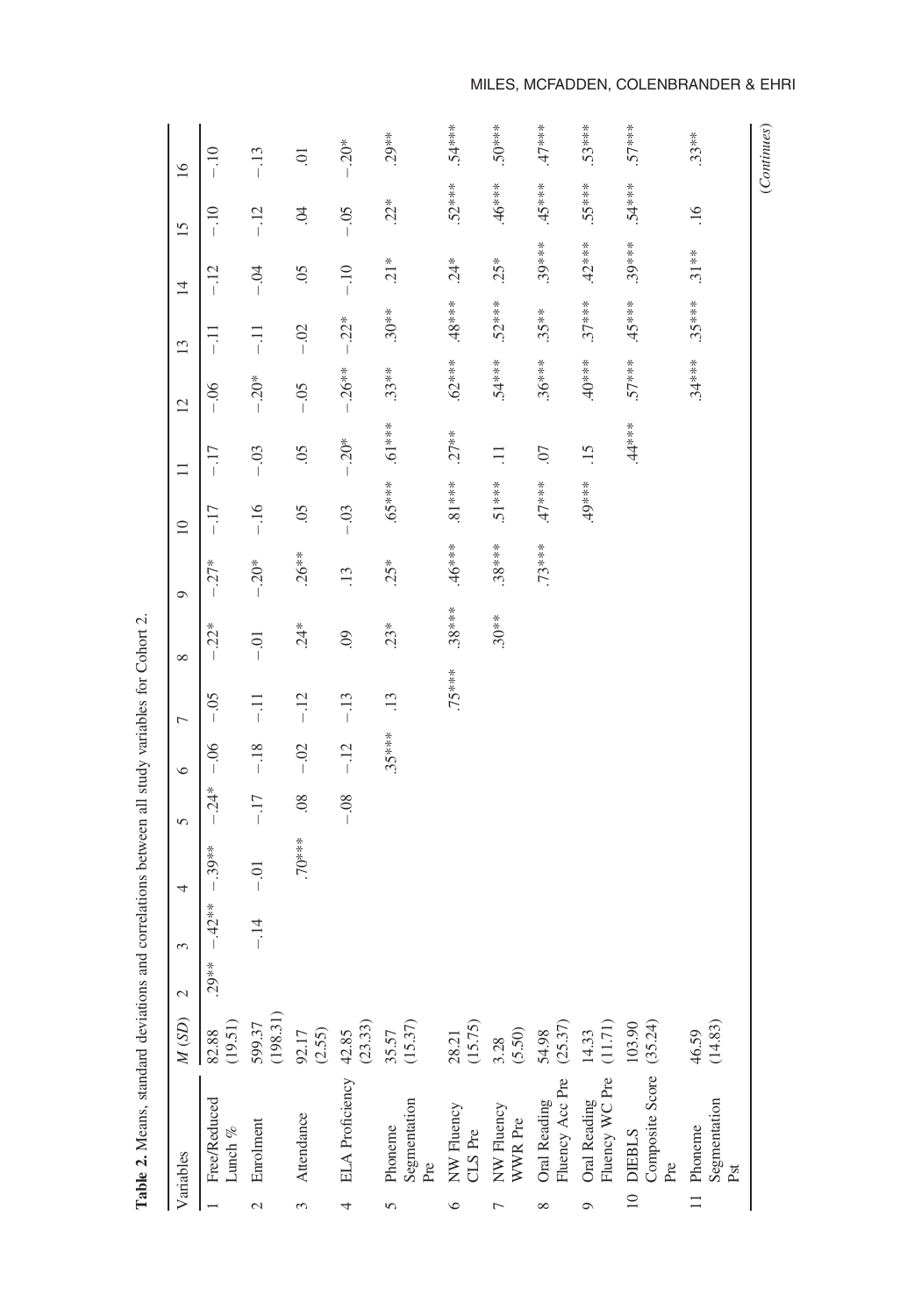# COMPARING SMALL GROUP AND ONE-TO-ONE PROTOCOLS

| /ariables                                   | $M(SD)$ 2          |  |  |  |  |  | $^{13}$ | 4        |           | $\overline{16}$ |
|---------------------------------------------|--------------------|--|--|--|--|--|---------|----------|-----------|-----------------|
| 12 NW Fluency<br>CLS Pst                    | $46.96$<br>(21.21) |  |  |  |  |  | 88***   | $.42***$ | $.66***$  | $84***$         |
| $13\,$ NW Fluency WWR Pst                   | $11.03$<br>(9.24)  |  |  |  |  |  |         | $.53***$ | $***19$ . | $.84***$        |
| 14 Oral Reading<br>Fluency Acc Pst          | $79.29$<br>(16.12) |  |  |  |  |  |         |          | .64***.   | ****6           |
| 15 Oral Reading<br>Fluency WC Pst           | $31.92$<br>(18.73) |  |  |  |  |  |         |          |           | $88***$         |
| Composite Score (64.64)<br>16 DIEBLS<br>Pst | 149.95             |  |  |  |  |  |         |          |           | $\frac{8}{1}$   |
| $\frac{1}{2}$                               |                    |  |  |  |  |  |         |          |           |                 |

Table 2. (Continued) **Table 2.** (Continued)

+ *p <* .10. \* *p <* .05. \*\**p <* .01. \*\*\**p <* .001.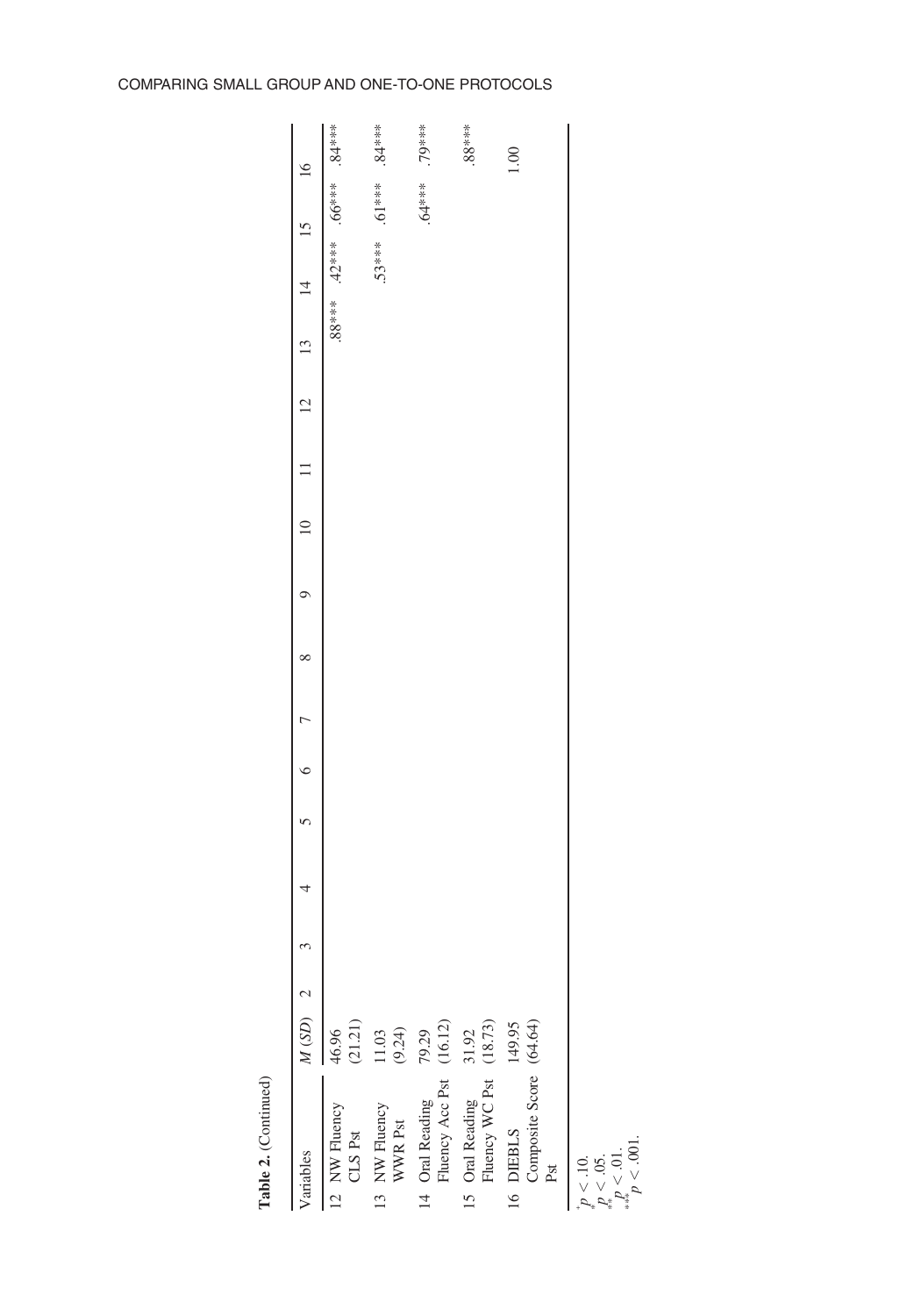|                                   | Control group<br>$(N = 56)$ |          | $1$ -to- $1$ group<br>$(N = 39)$ |          | Small group<br>$(N = 51)$ |          | F(1, |
|-----------------------------------|-----------------------------|----------|----------------------------------|----------|---------------------------|----------|------|
|                                   | $\overline{M}$              | (SD)     | $\boldsymbol{M}$                 | (SD)     | M                         | (SD)     | 79)  |
| Free/Reduced Lunch %              | 84.00                       | (19.13)  | 82.77                            | (20.19)  | 86.33                     | (18.22)  | 0.41 |
| Enrolment                         | 557.82                      | (175.38) | 620.21                           | (162.24) | 537.94                    | (168.24) | 2.75 |
| Attendance                        | 92.75                       | (2.41)   | 93.44                            | (2.44)   | 92.84                     | (2.49)   | 1.00 |
| <b>ELA</b> Proficiency            | 35.39                       | (19.05)  | 40.36                            | (20.73)  | 35.24                     | (18.24)  | 0.98 |
| Phoneme Segmentation Pre          | 21.00                       | (14.86)  | 23.13                            | (12.61)  | 27.61                     | (14.87)  | 2.92 |
| NW Fluency CLS Pre                | 24.57                       | (16.63)  | 23.92                            | (16.19)  | 26.71                     | (19.69)  | 0.32 |
| NW Fluency WWR Pre                | 3.89                        | (5.82)   | 3.54                             | (4.12)   | 5.47                      | (7.29)   | 1.40 |
| Oral Reading Fluency Acc Pre      | 55.82                       | (25.11)  | 55.33                            | (24.30)  | 46.51                     | (29.81)  | 1.94 |
| Oral Reading Fluency WC Pre       | 16.29                       | (14.81)  | 15.87                            | (10.87)  | 14.80                     | (14.00)  | 0.17 |
| <b>DIEBLS</b> Composite Score Pre | 88.39                       | (40.57)  | 91.26                            | (30.46)  | 97.88                     | (38.59)  | 0.88 |

**Table 3.** One-way ANOVA's on covariates and baseline measures by intervention group for Cohort 1.

 $p < .10.$ <sup>\*</sup>

 $p < .05.$ <br>  $p < .01.$ <br>
\*\*\*p  $< .001.$ 

**Table 4.** One-way ANOVA's on covariates and baseline measures by intervention group for Cohort 2.

|                                   | Control group<br>$(N = 56)$ |          | $1$ -to- $1$ group<br>$(N = 39)$ |          | Small group<br>$(N = 51)$ |          | F(1,    |
|-----------------------------------|-----------------------------|----------|----------------------------------|----------|---------------------------|----------|---------|
|                                   | $\boldsymbol{M}$            | (SD)     | $\boldsymbol{M}$                 | (SD)     | M                         | (SD)     | 79)     |
| Free/Reduced Lunch %              | 88.31                       | (10.03)  | 76.29                            | (23.93)  | 82.16                     | (21.58)  | 2.86    |
| Enrolment                         | 612.66                      | (203.84) | 600.96                           | (198.87) | 588.18                    | (197.52) | 0.15    |
| Attendance                        | 91.60                       | (2.27)   | 91.92                            | (1.98)   | 92.76                     | (2.92)   | 2.23    |
| <b>ELA</b> Proficiency            | 41.34                       | (23.30)  | 41.92                            | (16.66)  | 44.51                     | (26.54)  | 0.20    |
| Phoneme Segmentation Pre          | 34.24                       | (15.17)  | 40.33                            | (19.06)  | 34.04                     | (13.01)  | 1.52    |
| NW Fluency CLS Pre                | 26.81                       | (13.83)  | 33.67                            | (17.48)  | 26.27                     | (15.70)  | 1.94    |
| NW Fluency WWR Pre                | 1.42                        | (3.96)   | 5.12                             | (4.79)   | 3.58                      | (6.40)   | $3.34*$ |
| Oral Reading Fluency Acc Pre      | 50.81                       | (19.51)  | 58.67                            | (29.19)  | 55.51                     | (26.47)  | 0.62    |
| Oral Reading Fluency WC Pre       | 11.81                       | (12.70)  | 15.88                            | (11.73)  | 15.02                     | (11.09)  | 0.91    |
| <b>DIEBLS</b> Composite Score Pre | 96.09                       | (37.82)  | 117.67                           | (42.54)  | 102.11                    | (26.77)  | 2.77    |

 $p' < .10.$  $p < .10$ .

 $\begin{array}{l} p < .05. \\ p < .01. \\ \hline \end{array}$ <br>\*\*\**p* < .001.

$$
^{***}p<.001
$$

# *Impact of group size on early literacy outcomes*

*Cohort 1.* Regression analyses adjusting for covariates and baseline performance demonstrated no significant differences between one-to-one and small group participation on 5 out of 6 outcome measures of early literacy skill for Cohort 1 (Table 7). Analyses did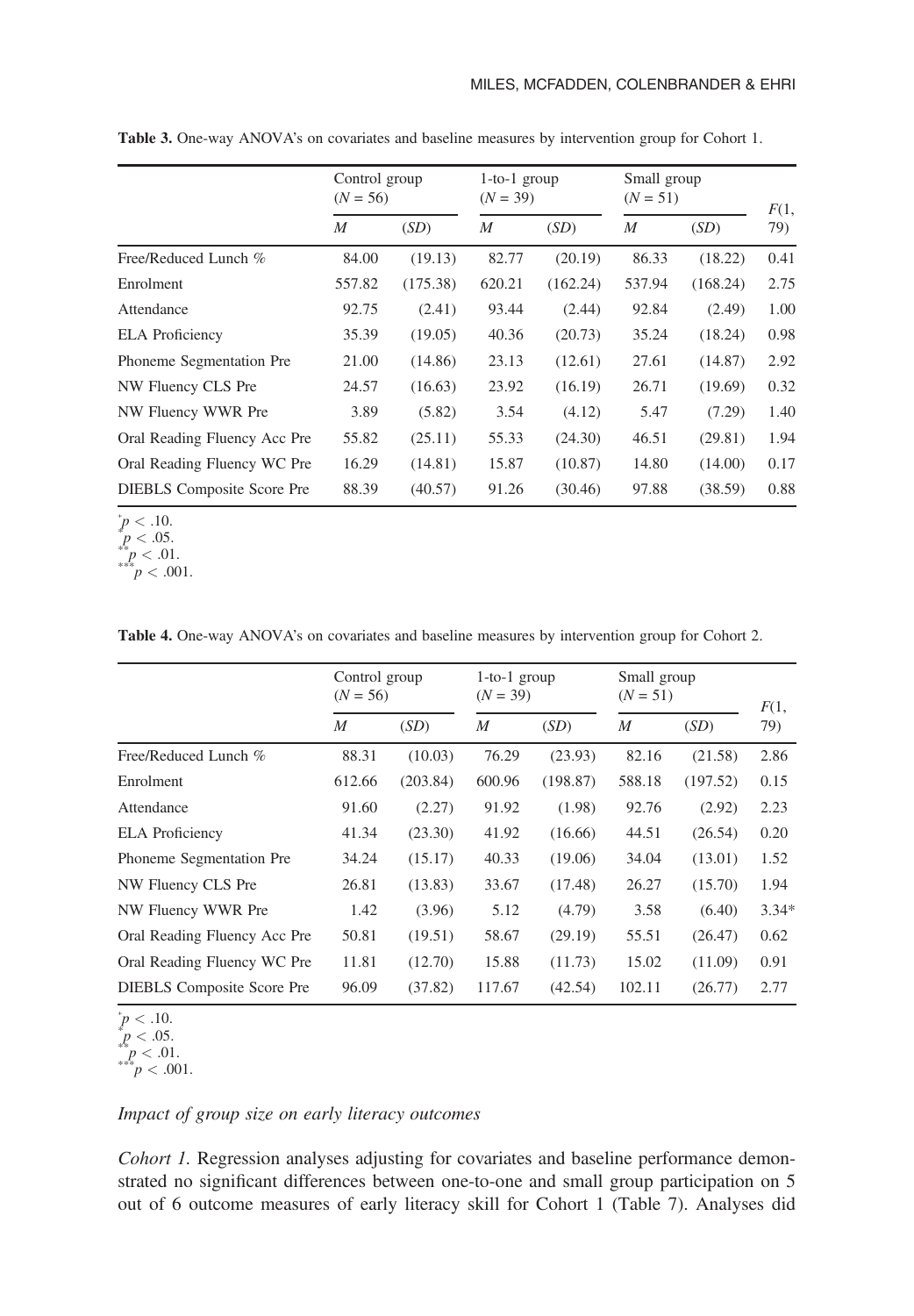|                             | <b>PSF</b> | <b>NWF</b><br><b>CLS</b> | <b>NWF</b><br><b>WWR</b> | ORF-Acc   | ORF-WC     | Comp       |
|-----------------------------|------------|--------------------------|--------------------------|-----------|------------|------------|
| F(7, 138)                   | $15.17***$ | $12.56***$               | $7.96***$                | 22.33***  | $16.51***$ | $17.02***$ |
| One-To-One (vs.<br>Control) | $7.00*$    | $5.70+$                  | $3.75*$                  | $11.22**$ | 4.46       | $27.72*$   |
| Sm Group (vs. Control)      | $11.85***$ | $7.35*$                  | $3.42*$                  | $8.60*$   | $6.29*$    | $15.67+$   |
| Baseline Score              | $0.50***$  | $0.67***$                | $0.59***$                | $0.66***$ | $1.00***$  | $1.17***$  |
| Free/Red Price Lunch %      | $-0.03$    | $-0.04$                  | $-0.01$                  | 0.05      | 0.11       | 0.35       |
| Enrolment                   | $-0.01$    | $-0.01$                  | $-0.01$                  | $-0.01$   | 0.01       | $-0.02$    |
| Attendance                  | 1.11       | $-0.06$                  | $-0.10$                  | 0.56      | 1.29       | $-1.12$    |
| <b>ELA</b> Proficiency      | $-0.33**$  | $-0.10$                  | $-0.04$                  | 0.08      | $-0.22$    | 0.34       |
| $R^2$                       | $0.44***$  | $0.39***$                | $0.29***$                | $0.53***$ | $0.46***$  | $0.47***$  |

**Table 5.** Regression analyses predicting the impact of programme participation on early literacy outcomes for Cohort 1.

*Note*: Unstandardized β weights presented are from the final multiple linear regression equations.  $\dot{p}$  < .10.

 $p < .05$ .

 $\sum_{n=1}^{4} p < .01.$ <br>*p*  $< .001.$ 

|           |  |  |  | Table 6. Regression analyses predicting the impact of programme participation on early literacy outcomes for |  |  |
|-----------|--|--|--|--------------------------------------------------------------------------------------------------------------|--|--|
| Cohort 2. |  |  |  |                                                                                                              |  |  |

|                             | <b>PSF</b> | <b>NWF</b><br><b>CLS</b> | <b>NWF</b><br><b>WWR</b> | ORF-Acc    | ORF-WC    | Comp       |
|-----------------------------|------------|--------------------------|--------------------------|------------|-----------|------------|
|                             |            |                          |                          |            |           |            |
| F(7, 95)                    | 12.99***   | $11.37***$               | $8.58***$                | $6.63***$  | $7.42***$ | $13.33***$ |
| One-To-One (vs.<br>Control) | $-3.35$    | 5.98                     | $3.90+$                  | $13.82**$  | $12.01**$ | $42.86**$  |
| Sm Group (vs. Control)      | $4.56+$    | $7.80*$                  | $4.85**$                 | $15.60***$ | 8.68*     | $47.55***$ |
| <b>Baseline Score</b>       | $0.57***$  | $0.76***$                | $0.77***$                | $0.21***$  | $0.75***$ | $0.90***$  |
| Free/Red Price Lunch %      | $-0.09$    | $-0.06$                  | $-0.05$                  | $-0.01$    | 0.06      | $-0.09$    |
| Enrolment                   | $0.01+$    | 0.00                     | 0.00                     | 0.01       | 0.01      | 0.03       |
| Attendance                  | $1.17+$    | $1.55+$                  | $0.88*$                  | 0.74       | 0.61      | $5.13+$    |
| <b>ELA</b> Proficiency      | $-0.21**$  | $-0.24*$                 | $-0.12**$                | $-0.08$    | $-0.01$   | $-0.64*$   |
| $R^2$                       | $0.49***$  | $0.46***$                | $0.40***$                | $0.35***$  | $0.37***$ | $0.50***$  |

*Note*: Unstandardized β weights presented are from the final multiple linear regression equations.

 $\int_{0}^{4\pi} p < .01.$ <br>*p*  $< .001.$ 

demonstrate that small group students significantly outperformed one-to-one group students on the Phoneme Segmentation Fluency measure.

*Cohort 2.* The same pattern was evidenced among Cohort 2 (Table 8). Regression analyses demonstrated no significant differences between one-to-one and small group participation

 $\mu$  < .10.<br>*p* < .05.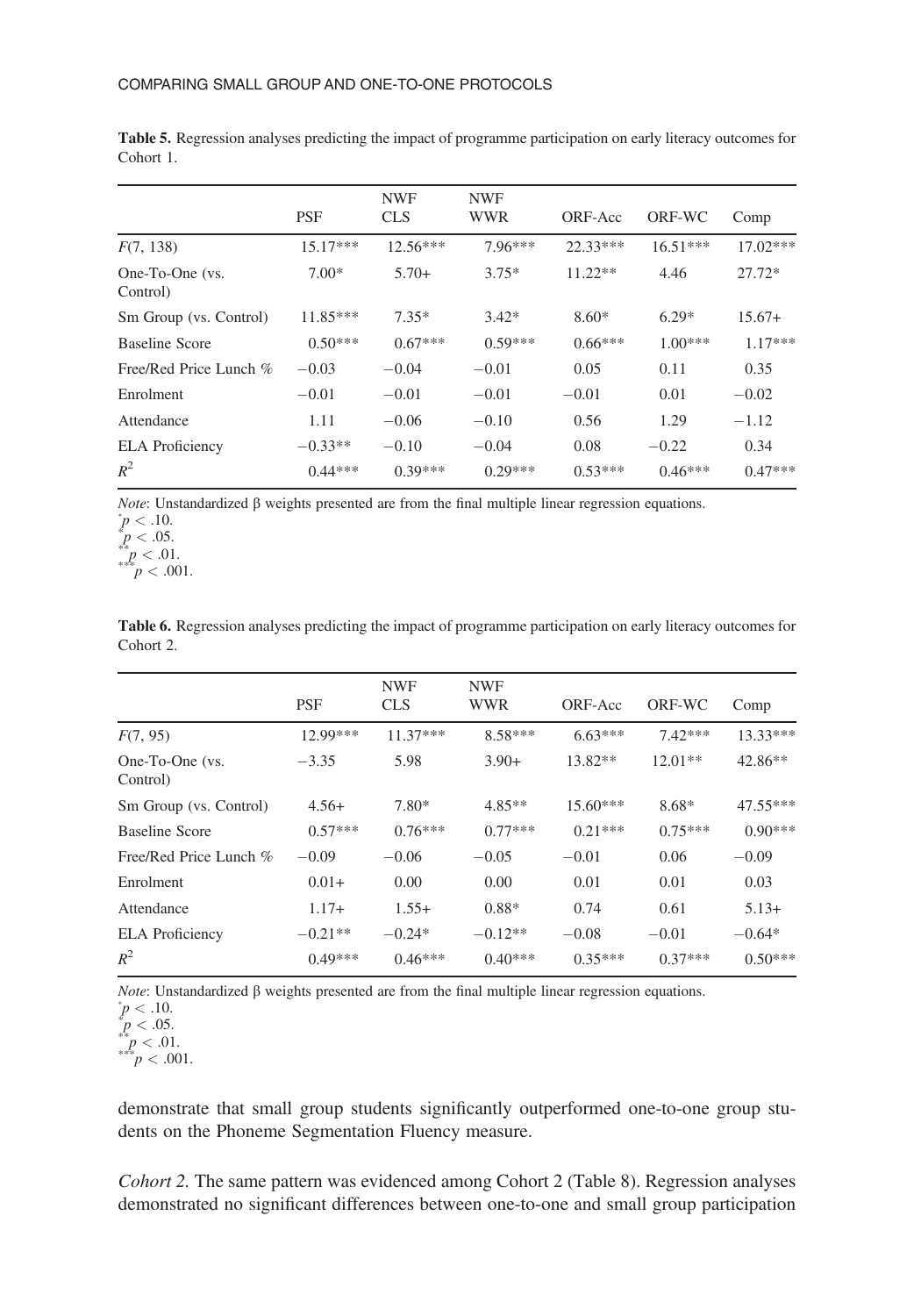|                              | <b>PSF</b> | <b>NWF</b><br><b>CLS</b> | <b>NWF</b><br><b>WWR</b> | ORF-Acc    | ORF-WC     | Comp       |
|------------------------------|------------|--------------------------|--------------------------|------------|------------|------------|
| F(6, 83)                     | $7.05***$  | $11.55***$               | $6.64***$                | $14.71***$ | $16.24***$ | $13.71***$ |
| One-To-One (vs. Sm<br>Group) | $-5.52*$   | $-2.19$                  | $-0.32$                  | 1.12       | $-2.26$    | 7.02       |
| Baseline Score               | $0.27*$    | $0.72***$                | $0.76***$                | $0.60***$  | $1.15***$  | $1.37***$  |
| Free/Red Price Lunch %       | $-0.10$    | $-0.17$                  | $-0.07$                  | $-0.10$    | 0.06       | 0.10       |
| Enrolment                    | $-0.02*$   | $-0.01$                  | 0.01                     | 0.02       | 0.01       | 0.03       |
| Attendance                   | 0.93       | $-0.69$                  | $-0.12$                  | 0.23       | 0.45       | $-3.70$    |
| <b>ELA</b> Proficiency       | $-0.31*$   | $-0.03$                  | 0.01                     | $-0.01$    | $-0.11$    | 0.81       |
| $R^2$                        | $0.34***$  | $0.46***$                | $0.32***$                | $0.52***$  | $0.54***$  | $0.50***$  |

**Table 7.** Regression analyses predicting early literacy outcomes by programme group for Cohort 1.

*Note*: Unstandardized β weights presented are from the final multiple linear regression equations.

 $\sum_{n=0}^{n} p < 0.01.$ <br>*p*  $< 0.001.$ 

|  | Table 8. Regression analyses predicting early literacy outcomes by programme group for Cohort 2. |  |  |  |  |  |  |  |  |  |  |  |
|--|--------------------------------------------------------------------------------------------------|--|--|--|--|--|--|--|--|--|--|--|
|--|--------------------------------------------------------------------------------------------------|--|--|--|--|--|--|--|--|--|--|--|

|                               |            | <b>NWF</b> | <b>NWF</b> |           |           |           |
|-------------------------------|------------|------------|------------|-----------|-----------|-----------|
|                               | <b>PSF</b> | <b>CLS</b> | <b>WWR</b> | ORF-Acc   | ORF-WC    | Comp      |
| F(6, 62)                      | $9.82***$  | $8.79***$  | $4.857***$ | $3.53***$ | $7.33***$ | $6.78***$ |
| One-To-One (vs. Sm)<br>Group) | $-8.40**$  | $-1.81$    | $-0.88$    | $-2.72$   | 1.86      | $-8.82$   |
| Baseline Score                | $0.57***$  | $0.80***$  | $0.80***$  | $0.23***$ | $0.95***$ | $1.02***$ |
| Free/Red Price Lunch %        | $-0.10$    | $-0.08$    | $-0.05$    | $-0.03$   | 0.00      | $-0.33$   |
| Enrolment                     | 0.01       | $-0.01$    | 0.00       | 0.01      | 0.01      | 0.02      |
| Attendance                    | 0.78       | $2.26+$    | 0.96       | $-0.20$   | $-0.61$   | 4.62      |
| <b>ELA</b> Proficiency        | $-0.28**$  | $-0.36**$  | $-0.12+$   | $-0.05$   | 0.02      | $-0.87*$  |
| $R^2$                         | $0.49***$  | $0.46***$  | $0.32***$  | $0.25***$ | $0.42***$ | $0.40***$ |

*Note*: Unstandardized β weights presented are from the final multiple linear regression equations.

on 5 out of 6 outcome measures of early literacy skill, and again, small group students significantly outperformed one-to-one group students on Phoneme Segmentation Fluency, suggesting this is a consistent difference in the outcome of the two Reading Rescue programme types.

The data that support the findings of this study are available from the corresponding author upon request.

 $p < .10.$ <br>  $p < .05.$ 

 $p < .10.$ <br>  $p < .05.$ 

 $\int_{0}^{p} p < .01.$ <br>*p*  $< .001.$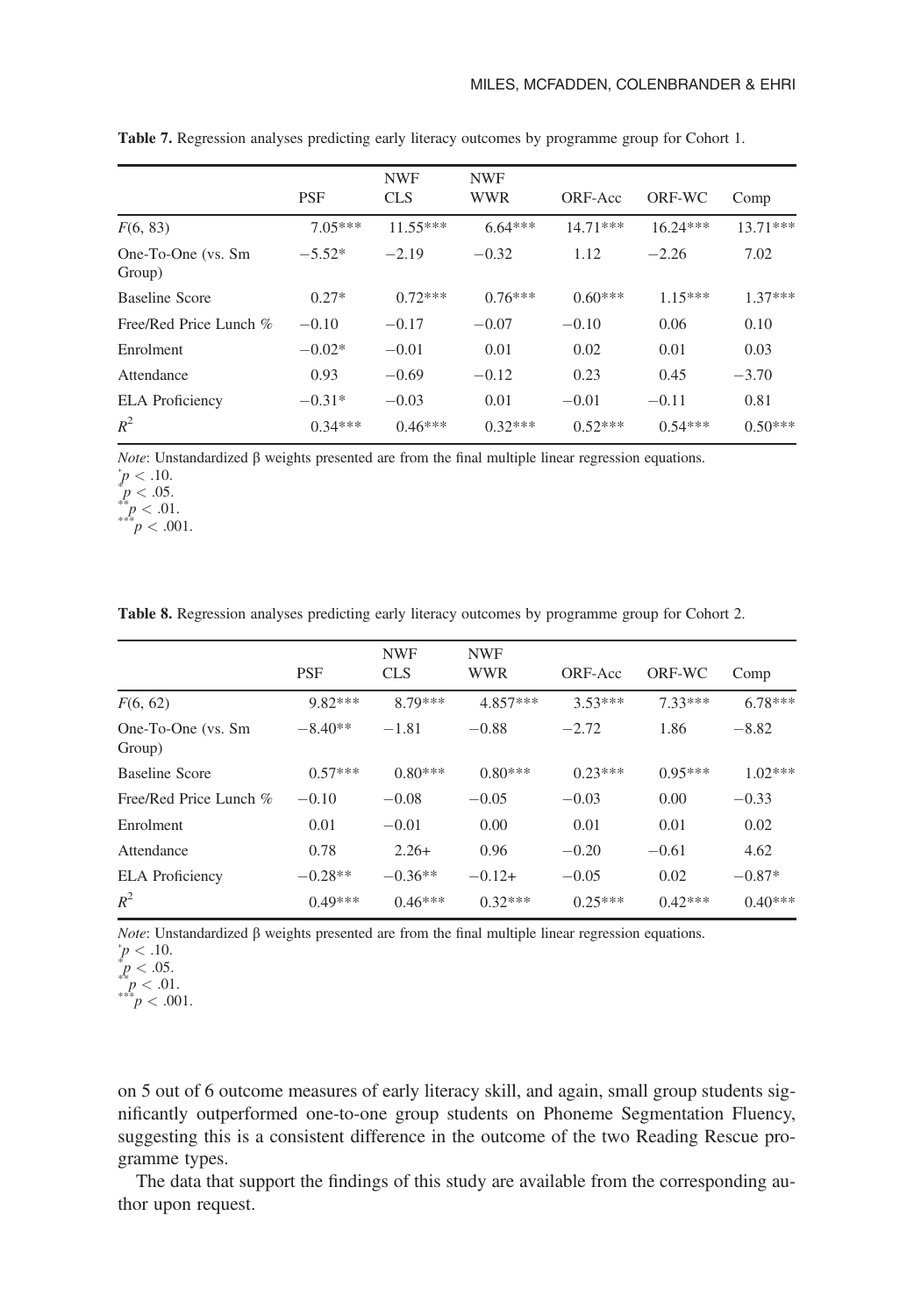#### **Discussion**

This paper examined the impact of a programme built via an effective relationship between researchers and practitioners to support struggling readers in developing critical foundational literacy skills. The aim of this study was to provide an illustration of an effective partnership between academics and nonacademics and to determine the effectiveness of a small-group version of the programme, which was originally designed to be delivered one-on-one. Creating the small group protocol was not a simple matter of the academic advisor designing a programme and handing it off for implementation, or the organisation asking the academic advisor to rubber stamp an idea for a new product. Instead, a deep collaboration occurred that capitalised on the strengths of both sides of the partnership: the academic's knowledge of research-based practices and effective programmes, and the organisation's ability to train and coach instructors in the field. This partnership reflected the argument put forth by Paige et al. (2021) that the science of reading research is not enough to improve reading outcomes. It must be combined with deep knowledge of the implementation context. When researchers and practitioners work together, research can be effectively translated into practice resulting in improved reading outcomes.

Through the partnership described here, a rigorous study was conducted. Students with low levels of early literacy skills were identified in a number of urban schools mostly serving populations of students from low-income homes. The current study examined whether a small-group version of the Reading Rescue programme would continue to be effective, and whether it would be as beneficial as the one-to-one tutoring programme for supporting reading skill development among struggling readers.

Our first research question concerned whether participation in Reading Rescue produced greater gains in early literacy skills for programme students compared with control group students. Results largely supported existing research revealing the positive impact of Reading Rescue on the early literacy skills of struggling readers. For both cohorts, participation in either type of Reading Rescue programme (one-to-one or small group) resulted in significantly larger gains in early literacy skills compared with control group students on nearly all outcomes. The only notable exception to this overall pattern was that programme students in Cohort 2 did not differ from control group students on phoneme segmentation fluency. This finding may be due to the fact that the academic year was cut somewhat short due to the start of the global pandemic for Cohort 2, or that participating schools already had a curriculum that focused on this skill. However, overall, the evidence overwhelmingly supports the conclusion that Reading Rescue programme participation significantly impacts struggling readers' early literacy skills. Students who received this programme improved in their literacy skills by larger than a quarter and up to nearly a full standard deviation on measures of these skills.

Our second research question concerned whether one-to-one or small group instruction produced differences in programme students' literacy gains. Findings suggested that overall, there were no differences. A notable exception was phoneme segmentation fluency. Students who received the small group Reading Rescue programme significantly outperformed students who received the one-to-one version in both cohorts. Interestingly, the National Reading Panel (2000) reported that phonemic awareness instruction in small groups was more effective than one-on-one instruction. One possible explanation is that students in the small group condition were learning from their peers in a way that was unavailable in the one-to-one format (e.g., Iversen et al., 2005).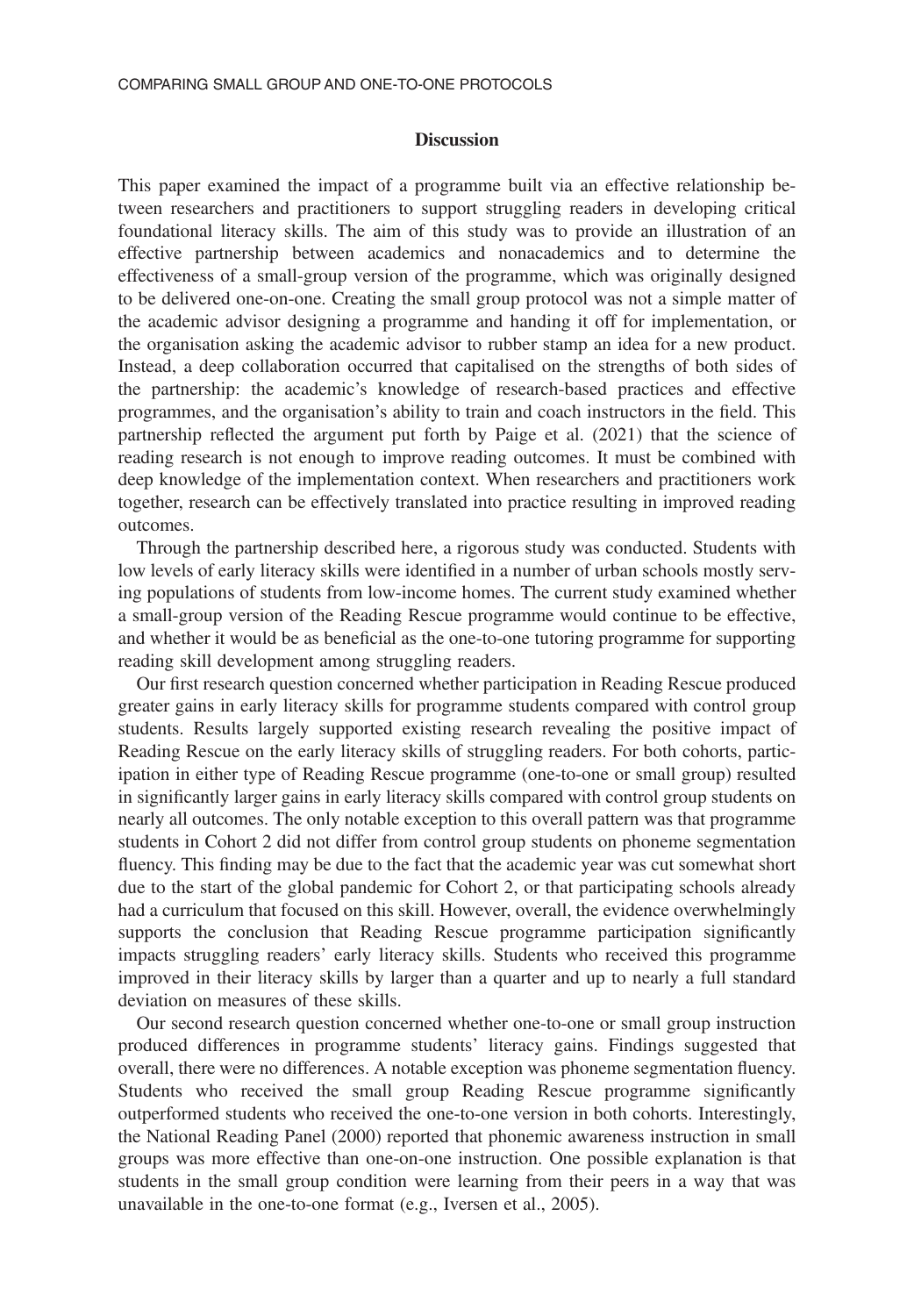Taken together, these findings suggest that both versions of Reading Rescue instruction have the potential to significantly improve the early literacy skills of struggling readers in high-needs communities, and that participation in this programme with a small group of peers may be even more beneficial for the development of phoneme segmentation skills. This provides evidence contrary to the findings of Slavin et al. (2011) and Neitzel et al. (2021) that one-on-one interventions showed larger effect sizes than small group interventions. It also adds to the limited number of studies directly comparing one-on-one to small group versions of the same programme. This type of research is especially valuable in identifying how effective one-on-one interventions can be converted to effective small group interventions in order to reach more struggling readers, especially those in high needs urban communities.

Neitzel et al. (2021) urged further research and development of small group interventions, even though the effect sizes were smaller than the one-to-one interventions in their study. The authors explain that the small group programmes still had significant effect sizes and were able to reach substantially more students at a fraction of the cost. The findings of the current study and the continued partnership between the academic advisor, the nonprofit organisation, and stakeholders allowed for a quick larger scale roll-out of the small group programme using experienced tutors to reach more children just when the need was greatest, during the COVID-19 pandemic and its soon-to-be aftermath.

#### *Collaboration*

Reading Rescue is a programme that reflects close relationships between research and practice. The partnership reflects many of the components found in collaboration frameworks and roadmaps (Pfadenhauer et al., 2017; Roach et al., 2009; Solari et al., 2020), particularly those discussed by Hall and Hord (2006). These components include a clear understanding of the vision for solving the problem, realistic expectations and support from stakeholders regarding sufficient resources and time, regular and open communication between academics and nonacademics in order to troubleshoot and maintain programme fidelity, and a deep appreciation for the implementation context on the part of the academic, as well as an appreciation for research and the research process by the nonacademics (Figure 1).

The current collaboration started with a clear shared vision, stakeholder buy-in and support for resources and time, and genuine appreciation for the roles of the team members. This allowed the applied research scientist to translate the research in a supportive environment, collaborate on a research-based design that was rigorous yet manageable for educators to conduct in school settings, and thoughtfully address programmatic and implementation roadblocks with the lead nonacademic on the project who then supported the practitioners in the field. This effective researcher–practitioner partnership created an environment of thoughtful, research-based decision-making represented by the roles, traits, and contributions outlined in Figure 1. The findings of this research will feed back into future implementations of Reading Rescue, perpetuating a 'virtuous circle' between research and practice (e.g., Snowling & Hulme, 2011).

The strong research-to-practice environment was facilitated by the executive director of the not-for-profit organisation at the time. She made the research and development process of the small group programme obvious instead of burdensome. Time was given to develop, field test, adjust, and then pilot the use of the new programme. The executive director could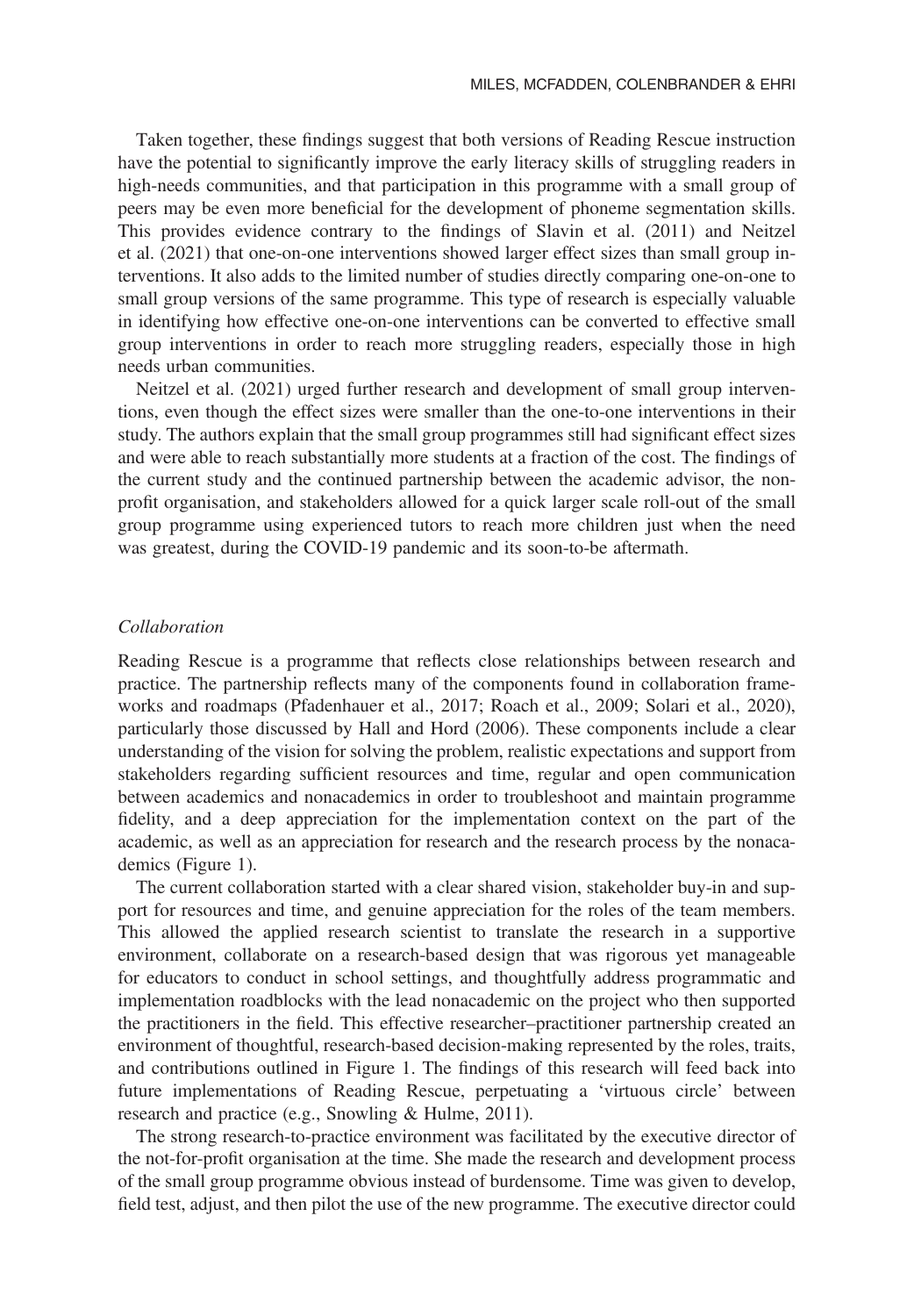have easily pushed for a fast roll out of an adequate product, and could have ridden the coat-tails of the evidence-base of the one-to-one programme. Instead, a joint decision was made between the academic advisor and executive director to develop and research the small group programme for 2 years to ensure effectiveness. A staff member was dedicated to the project and worked closely with the academic advisor to implement the programme in a way that met research standards.

It is important to note that these kinds of partnerships can be weakened or damaged with a change of leadership. Therefore, the value of these strong collaborations between academics and organisations need to be embedded into the culture and procedures of the organisation. The organisation's board and leadership team is responsible for messaging the value of this relationship to all staff members and carefully mapping out a succession plan that reflects the importance of the partnership. Hiring of a new leader should include evaluation of prior work with academics, research teams, or even partnerships with other mission-aligned organisations. Including the academic in the hiring process would be one way to demonstrate the value of the partnership to the new leader. Also, regular check-ins between the board, academic, and leadership team, especially in the initial months after a leadership change are critical to maintaining such a relationship.

#### *Limitations and directions for future research*

This study was designed as an evaluation of a new version of a successful reading programme, and provides an illustration of a successful researcher–practitioner partnership, but it was not designed as a detailed process evaluation. Thus, data was not collected on the impact and facilitators of the academic–practitioner partnership. Future research could shed light on how the components of collaboration identified by previous research might be driving successful collaborations, and in turn driving the effectiveness of programme implementation.

For logistical reasons it was not possible to collect demographic data on the instructors. Future studies should gather this information so that instructors' level of training/position and years of experience using the programme can be included in the data analyses. One question to address is the contribution of experience to success as an instructor in the small group programme. In the current study, small group instructors participated in 3 hours of professional development in addition to the standard 23–24 hour Reading Rescue training they received 2 years prior. In future studies, every attempt to equate training time between instructors in both groups should be made.

A further area that warrants future exploration is whether different types of struggling readers do better with one intervention format versus another. More specifically, our study findings suggest that most young readers in need of the added support the intervention provided improved in their literacy skills at relatively similar levels whether they received the small group or the one-to-one version of the intervention. Yet it may be the case that certain types of struggling readers – perhaps those most in need of intervention – would nonetheless benefit more substantially from a more intensive one-to-one version of the intervention than from a small group format where the instructor's attention is divided among the students in the group. Future research should examine differing levels of skills among struggling readers to determine whether certain types of students benefit more from one form of intervention than another.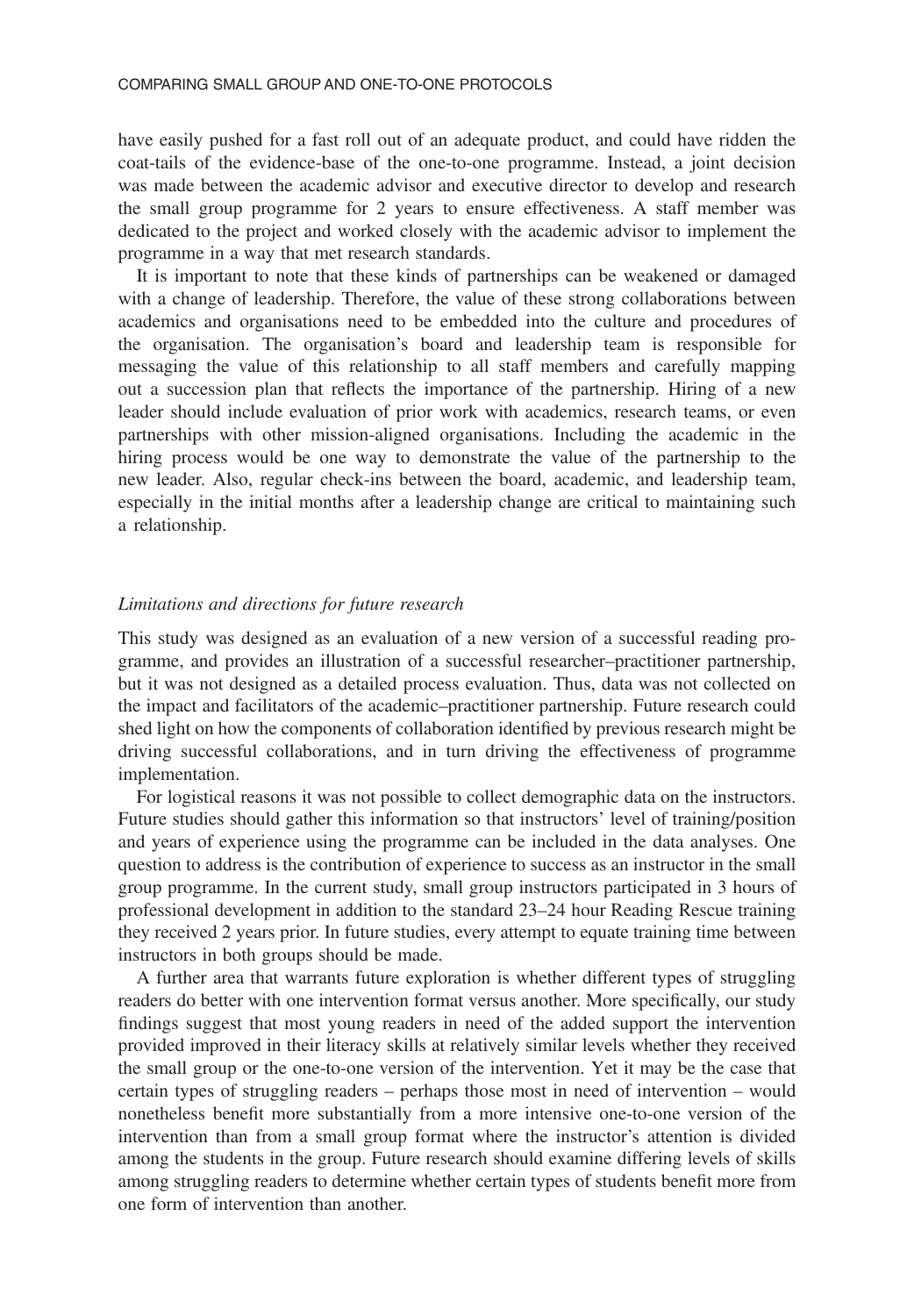Issues that plague schools regularly, including low student attendance and data reliability due to inaccurate administration of assessments, also arose in this study. In these cases, the programme lead at the nonprofit worked with the instructors to determine how best to support children with low attendance, and the programme lead also provided coaching to the instructor on how to improve administration fidelity of assessments. Because students with low attendance are often the students most in need of support, every effort should be made to engage the families in motivating their students to attend school in order to receive critical reading intervention.

## *Conclusion*

As Seidenberg et al. (2020) state, there is tremendous potential for research to improve literacy outcomes, but based on the substandard rates of proficient literacy in the United States, there is still much work to be carried out. This study attempts to heed Seidenberg et al.'s call for the findings of reading science to be translated into classroom practice. It also addresses Paige et al.'s (2021) argument that the science of reading research must be combined with deep understanding of instructional context in order to improve outcomes. It is essential that academics involved in reading science research work in close partnership with those delivering instruction, observing how instruction is implemented, and possibly even tutoring themselves. This relationship facilitates a rigorous feedback cycle grounded in reality, not just theory. Both sides learn from each other, and outcomes improve for students.

This type of academic-to-practitioner partnership can lead to programme development that is steeped in research and reasonable to execute in schools. It can also lead to collaborative evaluation efforts that reveal avenues for curriculum and implementation improvement and/or opportunities for programme expansion. The academic–practitioner partnership that facilitated this study was one such example of a robust relationship that produced findings that will ultimately allow three times as many children to receive a research and evidence-based programme. More broadly, our findings add to the small but growing body of research suggesting that with careful implementation, small group interventions can be just as effective as one-on-one interventions for improving children's literacy skills.

#### **Acknowledgements**

The authors would like to thank The Benedict Silverman Foundation, which owns the Reading Rescue program and values research on the program's effectiveness. The authors would also like to thank Tiffany Zapico, the Executive Director at the not-for-profit at the time of the research project, who priorotized this study amongst all of the work at the organization. A special thanks to Sophie Schechter, an employee at the not-for-profit, who worked closely with schools to implement the small group protocol.

## **References**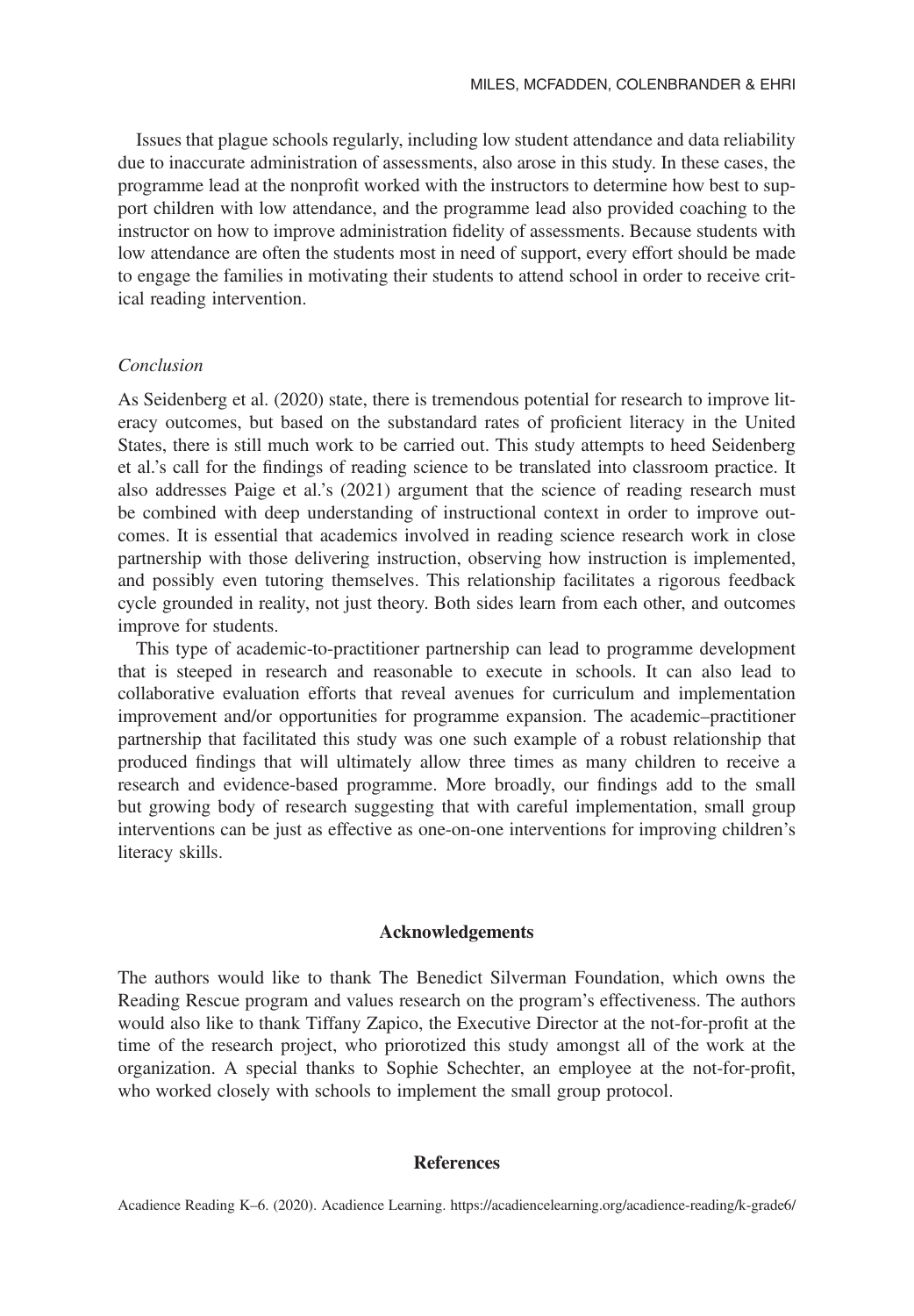- Cook, C. R., Lyon, A. R., Locke, J., Waltz, T., & Powell, B. J. (2019). Adapting a compilation of implementation strategies to advance school-based implementation research and practice. *Prevention Science*, 20(6), 914–935. <https://doi.org/10.1007/s11121-019-01017-1>
- Duff, F. J., Fieldsend, E., Bowyer-Crane, C., Hulme, C., Smith, G., Gibbs, S., & Snowling, M. J. (2008). Reading with vocabulary intervention: Evaluation of an instruction for children with poor response to reading intervention. *Journal of Research in Reading*, 31(3), 319–336.<https://doi.org/10.1111/j.1467-9817.2008.00376.x>
- Ehri, L. (2014). Orthographic mapping in the acquisition of sight word reading, spelling memory, and vocabulary learning. *Scientific Studies of Reading*, 18(1), 5–21.
- Ehri, L., Nunes, S., Stahl, S., & Willows, D. (2001a). Systematic phonics instruction helps students learn to read: Evidence from the National Reading Panel's meta-analysis. *Review of Educational Research*, 71(3), 393–447.
- Ehri, L., Nunes, S., Willows, D., Schuster, B., Yaghoub-Zadeh, Z., & Shanahan, T. (2001b). Phonemic awareness instruction helps children learn to read: Evidence from the National Reading Panel's meta-analysis. *Reading Research Quarterly*, 36(3), 250–287.
- Ehri, L. C. (1992). Reconceptualizing the development of sight word reading and its relationship to recoding. In P. Gough, L.C. Ehri & R. Treiman (Eds.), *Reading acquisition* (pp. 107–143). Hillsdale, NJ: Erlbaum.
- Ehri L. C. (2020). The science of learning to read words: A case for systematic phonics instruction. *Reading Research Quarterly*, 55, S45–S60.
- Ehri, L. C., Dreyer, L. G., Flugman, B., & Gross, A. (2007). Reading rescue: An effective tutoring intervention model for language-minority students who are struggling readers in first grade. *American Educational Research Journal*, 44(2), 414–448.
- Elbaum, B., Vaughn, S., Hughes, M. T., & Moody, S. W. (2000a). How effective are one-to-one tutoring programs in reading for elementary students at risk for reading failure? A meta-analysis of the intervention research. *Journal of Educational Psychology*, 92(4), 605–619.<https://doi.org/10.1037/0022-0663.92.4.605>
- Elbaum, B., Vaughn, S., Hughes, M. T., Moody, S. W., & Shumm, J. S. (2000b). A meta-analytic review of the effects of instructional grouping format on the reading outcomes of students with disabilities. In R. Gersten, E. Schiller, J.S. Schumm & S. Vaughn (Eds.), *Issues and research in special education* (pp. 105–135). Hillsdale, NJ: Erlbaum.
- Galuschka, K., Ise, E., Krick, K., & Schulte-Korne, G. (2014). Effectiveness of treatment approaches for children and adolescents with reading disabilities: A meta-analysis of randomized controlled trials. *PLoS ONE*, 9(2), e89900.<https://doi.org/10.1371/journal.pone.0089900>
- Gonzalez-Frey, S. M., & Ehri, L. C. (2020). Connected phonation is more effective than segmented phonation for teaching beginning readers to decode unfamiliar words. *Scientific Studies of Reading*.
- Hall, G. E., & Hord, S. M. (2006). *Implementing change: Patterns, principles, and potholes* (2nd edn). Boston: Allyn and Bacon.
- Hatcher, P., Hulme, C., Miles, J., Carroll, J., Hatcher, J., Gibbs, S., Smith, G., Bowyer-Crane, C., & Snowling, M. (2006). Efficacy of small group reading intervention for beginning readers with reading-delay: A randomised controlled trial. *Journal of Child Psychology and Psychiatry*, 47(8), 820–827. [https://doi.org/10.1111/j.1469-](https://doi.org/10.1111/j.1469-7610.2005.01559.x) [7610.2005.01559.x](https://doi.org/10.1111/j.1469-7610.2005.01559.x)
- Iversen, S., Tunmer, W. E., & Chapman, J. W. (2005). The effects of varying group size on the Reading Recovery approach to preventive early intervention. *Journal of Learning Disabilities*, 38(5), 456–472.
- Kilpatrick, D. A. (2015). *Essentials of assessing, preventing, and overcoming reading difficulties*. John Wiley & Sons.
- LaBerge, D., & Samuels, S. J. (1974). Toward a theory of automatic information processing in reading. *Cognitive Psychology*, 6(2), 293–323.
- McArthur, G., Castles, A., Kohnen, S., Larsen, L., Jones, K., Anandakumar, T., & Banales, E. (2015). Sight word and phonics training in children with dyslexia. *Journal of Learning Disabilities*, 48(4), 391–407. [https://doi.](https://doi.org/10.1177/0022219413504996) [org/10.1177/0022219413504996](https://doi.org/10.1177/0022219413504996)
- Miles, K. P., Lauterbach, M. D., Murano, D. M., & Dembek, G. A. (2018). Reading rescue: A follow-up on effectiveness of an intervention for struggling readers. *The Journal of Educational Research*, 112(2), 255–269.
- Muller, P. (2004). *Reading rescue in inner city schools: An experimental study examining reading outcomes of a one-on-one tutoring intervention*. Bloomington: Indiana University, the Indiana Evaluation Center.
- National Center for Education Statistics (NCES). (2018). *NAEP reading report card*. Washington, DC: Institute of Education Sciences, U.S. Department of Education.
- National Reading Panel. (2000). *Report of the National Reading Panel: Teaching children to read: An evidence-based assessment of the scientific research literature on reading and its implications for reading instruction: Reports of the subgroups*. Rockville, MD: National Institute of Child Health and Human Development Clearinghouse.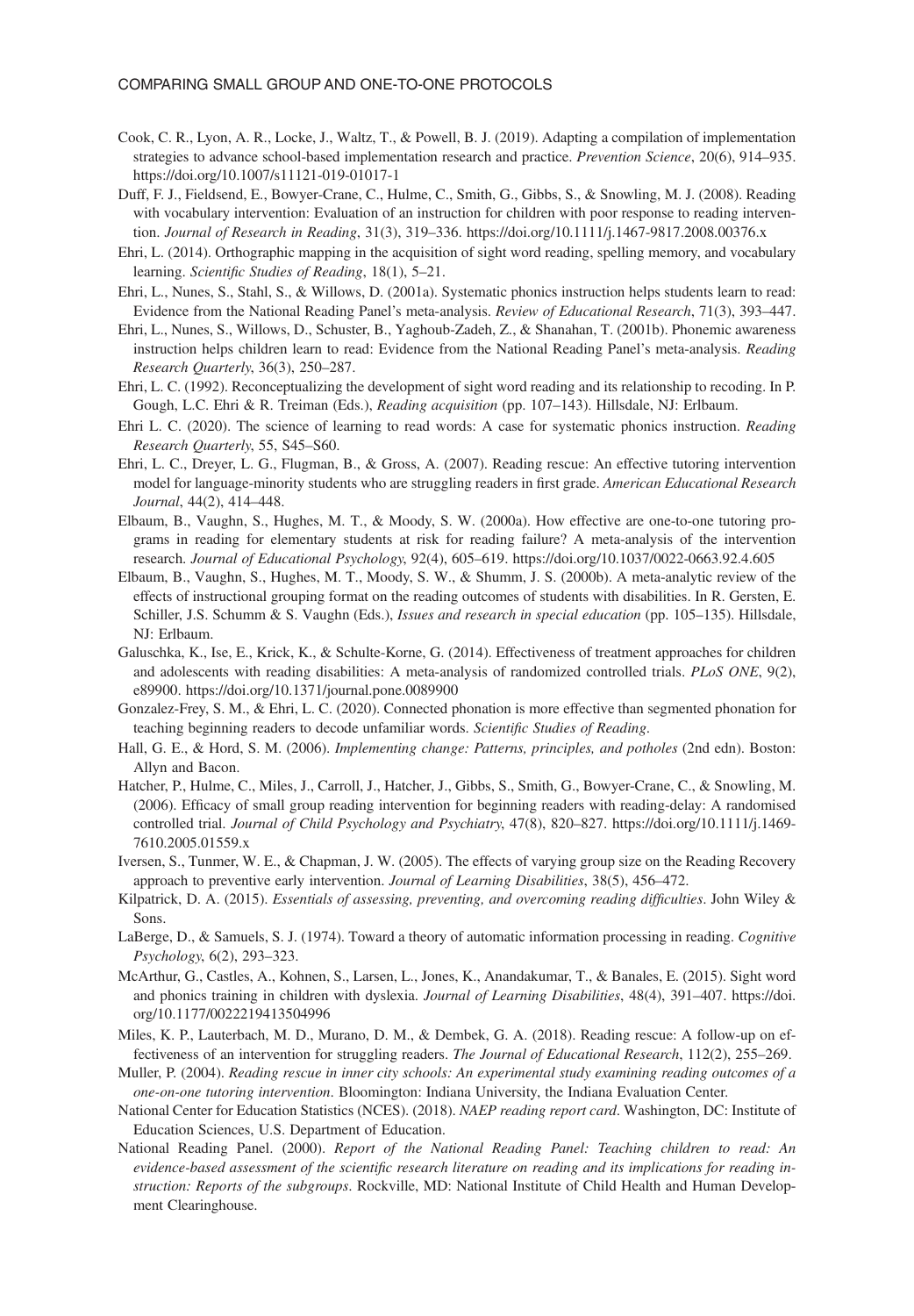- Neitzel, A., Lake, C., Pellegrini, M., & Slavin, R. (2021). A synthesis of quantitative research on programs for struggling readers in elementary schools. *Reading Research Quarterly*, 57(1), 149–179. [https://doi.org/10.](https://doi.org/10.1002/rrq.379) [1002/rrq.379](https://doi.org/10.1002/rrq.379)
- Paige, D. D., Young, C., Rasinski, T. V., Rupley, W. H., Nichols, W. D., & Valerio, M. (2021). Teaching reading is more than a science: It's also an art. *Reading Research Quarterly*, 56(S1).<https://doi.org/10.1002/rrq.388>
- Perfetti, C., & Hart, L. (2002). The lexical quality hypothesis. In L. Verhoeven, C. Elbro & P. Reitsma (Eds.), *Precursors of functional literacy* (pp. 189–214). Amsterdam: Benjamins.
- Pfadenhauer, L. M., Gerhardus, A., Mozygemba, K., Lysdahl, K. B., Booth, A., Hofmann, B., Wahlster, P., Polus, S., Burns, J., Brereton, L., & Rehfuess, E. (2017). Making sense of complexity in context and implementation: The context and implementation of complex interventions (CICI) framework. *Implementation Science*, 12(1), 21.<https://doi.org/10.1186/s13012-017-0552-5>
- Rashotte, C. A., McPhee, K., & Torgesen, J.K. (2001). The effectiveness of a group reading instruction program with poor readers in multiple grades. *Learning Disability Quarterly*, 24(2), 119–134.
- Roach, A. T., Kratochwill, T. R., & Frank, J. L. (2009). School-based consultants as change facilitators: Adaptation of the Concerns-Based Adoption Model (CBAM) to support the implementation of research-based practices. *Journal of Educational and Psychological Consultation*, 19(4), 300–320. [https://doi.org/10.1080/1047441](https://doi.org/10.1080/10474410802463304) [0802463304](https://doi.org/10.1080/10474410802463304)
- Scarborough, H. S., & Brady, S. A. (2002). Toward a common terminology for talking about speech and reading: A glossary of the "phon" words and some related terms. *Journal of Literacy Research*, 34(3), 299–336.
- Seidenberg, M. S., Cooper Borkenhagen, M., & Kearns, D. M. (2020). Lost in translation? Challenges in connecting reading science and educational practice. *Reading Research Quarterly*, 55(S1), S119–S130.
- Seymour, P. H. K., Aro, M., & Erskine, J. M. (2003). Foundation literacy acquisition in European orthographies. *British Journal of Psychology*, 94(2), 143–174.
- Share, D. L. (2008). On the Anglocentricities of current reading research and practice: The perils of overreliance on an "outlier" orthography. *Psychological Bulletin*, 134(4), 584–615.
- Slavin, R. E., Lake, C., Davis, S., & Madden, N. A. (2011). Effective programs for struggling readers: A best-evidence synthesis. *Educational Research Review*, 6(1), 1–26.
- Snowling, M. J., & Hulme, C. (2011). Evidence-based interventions for reading and language difficulties: Creating a virtuous circle. *British Journal of Educational Psychology*, 81(1), 1–23. [https://doi.org/10.1111/j.2044-8279.](https://doi.org/10.1111/j.2044-8279.2010.02014.x) [2010.02014.x](https://doi.org/10.1111/j.2044-8279.2010.02014.x)
- Solari, E. J., Terry, N. P., Gaab, N., Hogan, T. P., Nelson, N. J., Pentimonti, J. M., Petscher, Y., & Sayko, S. (2020). Translational science: A road map for the science of reading. *Reading Research Quarterly*, 55(S1), S347–S360.<https://doi.org/10.1002/rrq.357>
- Vaughn, S., Linan-Thompson, S., Kouzekanani, K., Pedrotty Bryant, D., Dickson, S., & Blozis, S. A. (2003). Reading instruction grouping for students with reading difficulties. *Remedial and Special Education*, 24(5), 301–315.
- Vellutino, F. R., Scanlon, D. M., Sipay, E. R., Small, S. G., Pratt, A., Chen, R., & Denckla, M. B. (1996). Cognitive profiles of difficult-to-remediate and readily remediated poor readers: Early intervention as a vehicle for distinguishing between cognitive and experiential deficits as basic causes of specific reading disability. *Journal of Educational Psychology*, 88(4), 601–638.

**Katharine Pace Miles**, PhD, is an Assistant Professor in the Department of Early Childhood Education at Brooklyn College and an affiliate in the Educational Psychology program at the Graduate Center of the City University of New York (CUNY). Dr. Miles's research interests include orthographic facilitation and mapping, high frequency word learning, and literacy instruction for young children that is both developmentally appropriate and grounded in the science of reading. Dr. Miles is the Academic Advisor for Reading Rescue and the creator of Reading Ready, which are both high dosage, evidence-based/research-based reading interventions for emergent readers.

**Dr. Karen McFadden** is an Associate Professor in the Department of Early Childhood Education at Brooklyn College and an affiliate in the Developmental Psychology program at the Graduate Center of the City University of New York (CUNY). She has expertise in mother-child, father-child, and teacher-child interactions in relation to children's cognitive, language, and social-emotional development, with a particular focus on contexts of socio-economic disadvantage. Dr. McFadden also has expertise in evaluation research on programs and policies aimed at improving outcomes for young children and families.